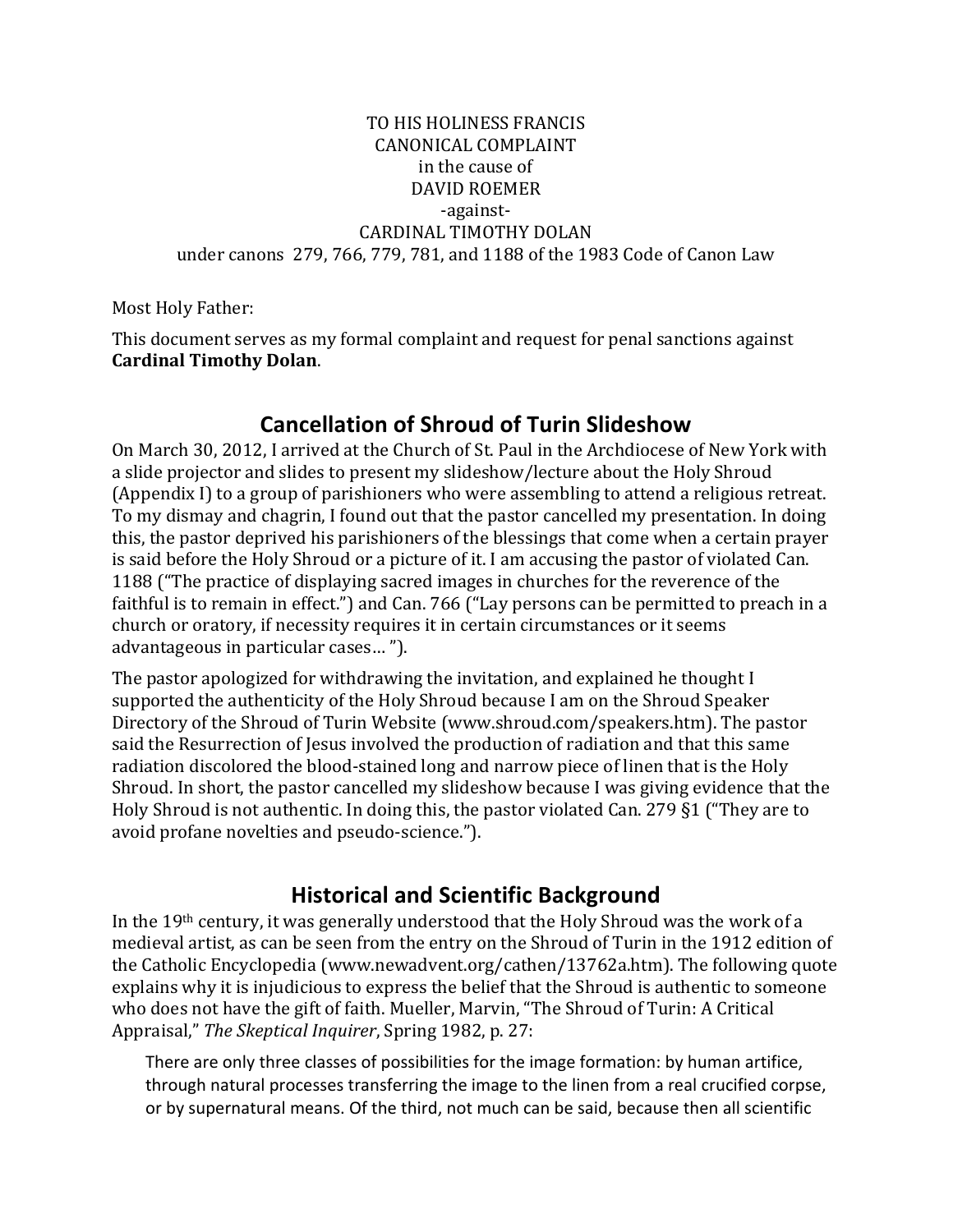discussion and all rational discourse must perforce cease...But a lot can be said about natural processes. In terse summary, they can be ruled out definitely by the quality and beauty of the shroud image.

In the  $20<sup>th</sup>$  century, scientific and historical investigations support the theory of Robert Drews (In Search of the Shroud of Turin: New Light on Its History and Origins, 1984) that Gnostics created the Shroud of Turin in the 1st or 2nd century using a crucified victim or volunteer and methods that have been lost to history.

In the 21<sup>st</sup> century, Thomas De Wesselow (*The Sign: The Shroud of Turin and the Secret of the Resurrection,* 2012) and John Loken (*The Shroud Was the Resurrection: The Body Theft, the Shroud in the Tomb, and the Image that Inspired a Myth, 2006)* argue that the Shroud of Turin is authentic in order to prove that Christianity is a myth.

# **Refusal to Review Slideshow**

On April 12, 2012, I wrote to Bishop Dennis Sullivan, Vicar General of the Archdiocese of New York, and accused the pastor of the Church of St. Paul of desecrating the Holy Shroud. I also criticized three other officials of the archdiocese for giving me a runaround about my slideshow/lecture. Bishop Sullivan ignored my request to give my presentation to Catholics knowledgeable in fundamental theology. On September 5, 2012, Cardinal Dolan wrote to me saying, "Until the Church has made a final pronouncement on the authenticity of the shroud, with more pros than cons at this time, why would a pastor want to sponsor an event that debunks the shroud."

On November 19, 2012, I wrote a letter to the Pontifical Council for Promoting New Evangelization criticizing Cardinal Dolan, Bishop David Ricken, Chairman of the Committee of Evangelization and Catechesis of the United States Conference of Catholic Bishops, Archbishop José Gomez of the Archdiocese of Los Angeles, Cardinal Francis George, and Cardinal Donald Wuerl, and Archbishop Vignanò, papal nuncio to the United States, for suppressing my slideshow. On October 3, 2013, the Under-Secretary of the Pontifical Council for Promoting New Evangelization, Msgn. Graham Bell, advised me to file the complaint with the Congregation for the Doctrine of the Faith.

By failing to correct the pastor of the Church of St. Paul, I think Cardinal Dolan is guilty of violating the same canons violated by the pastor. By refusing even to consider supporting my slideshow, Cardinal Dolan is violating Can. 279, §3 ("They are also to acquire knowledge of other sciences, especially of those which are connected with the sacred sciences, particularly insofar as such knowledge contributes to the exercise of pastoral ministry.") and Can. 779 ("Catechetical instruction is to be given by using all helps, teaching aids, and instruments of social communication which seem more effective so that the faithful, in a manner adapted to their character, capabilities and age, and conditions of life, are able to learn Catholic doctrine more fully and put it into practice more suitably.")

# **Unethical Conduct of Bruno Barberis**

The Institute of Electrical and Electronic Engineers was persuaded by the Italy Section of the IEEE to sponsor a conference titled "Workshop of Advances in the Turin Shroud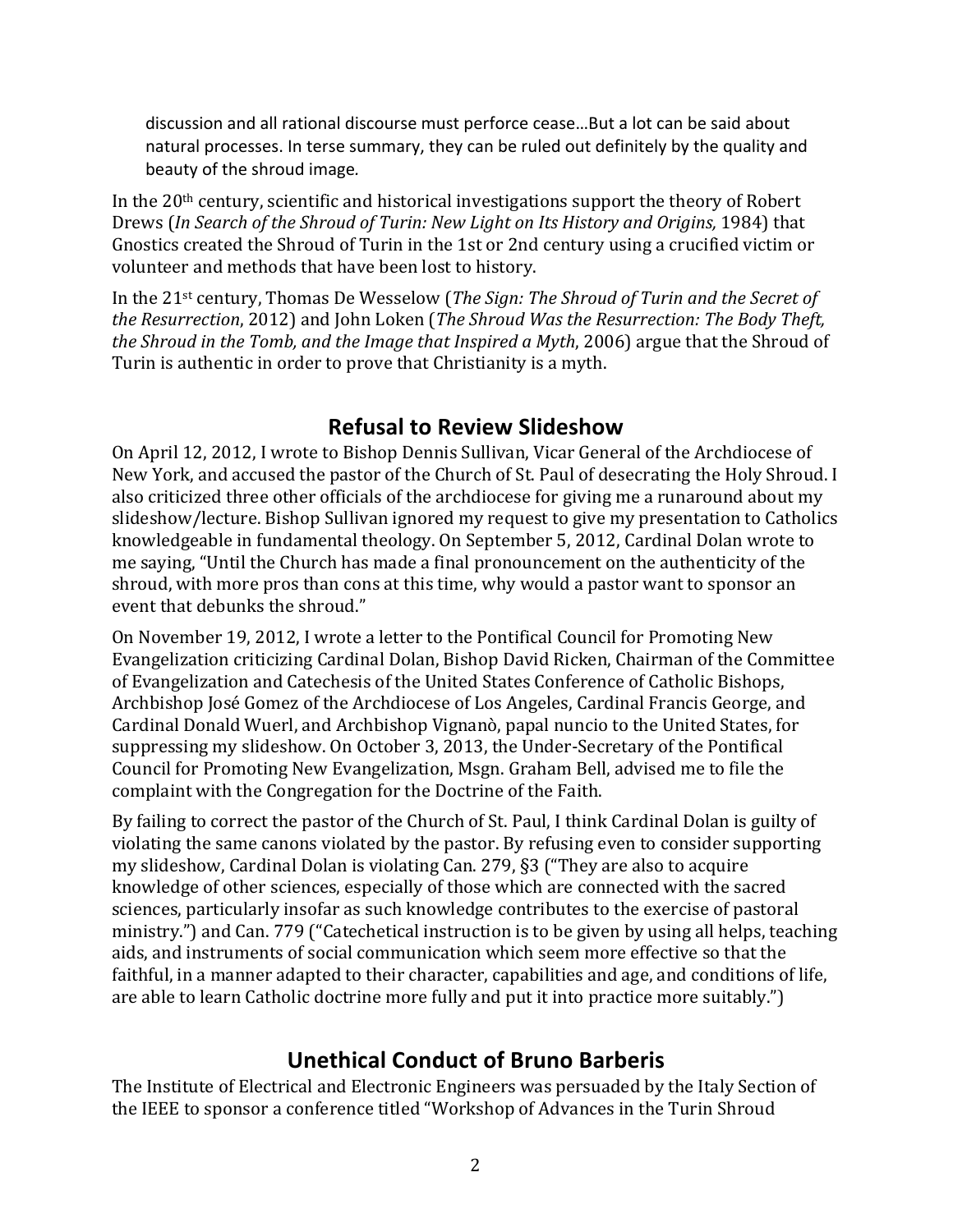Investigation" that was held at Bari, Italy, on September 4, 2014. In May 2014, I submitted a paper to the organizers of the conference (Appendix II) titled, "Science, Metaphysics, Philosophy, Theology, History, and the Holy Shroud."

On June 30, 2014, I got an email rejecting my submission with many references to Catholic doctrine but no mention of the difference between faith and reason. The email was sent by Bruno Barberis, who is a science advisor to the Papal Custodian of the Shroud of Turin.

I filed a complaint against the conference organizers with the Ethics and Members Conduct Committee of the IEEE on July 22, 2014. My pending allegation is that the conference rejected my paper, not because of its scientific merit, but because it presented scientific evidence that the Shroud of Turin is not authentic and that the organizers of the conference were engaging in pseudoscience (Appendix III). The IEEE has not vet made a decision, however, shortly before the beginning of the conference, the IEEE withdrew its sponsorship. Had the IEEE not discovered that it was being deceived, the papers that were accepted and presented would have been published in the IEEE Xplore Digital Library and had the status of being peer-reviewed.

My complaint against Cardinal Dolan with Your Holiness is the same as my complaint against Bruno Barberis, et. al., with the IEEE. Both are rejecting my analysis of the history and science of the Holy Shroud without rational iustification with the goal of causing people to think the Holy Shroud is authentic. Prof. Barberis is guilty of pseudoscience and Cardinal Dolan is guilty of misrepresenting our salvation history. Our salvation history includes an historical event (Resurrection of Jesus) and a miraculous artifact (Shroud of Turin). Cardinal Dolan is conflating the two signs and thereby distorting and misrepresenting the reasons and signs God has given us to believe in Jesus.

It is well known that most members of the IEEE do not have the gift of faith, however, no educated person questions this organization's dedication to truth in science and history. Because of Prof. Barberis's association with the Papal Custodian of the Shroud of Turin, his repudiation by the IEEE is a scandal that harms the Catholic Church. Cardinal Dolan's statements and actions concerning my slideshow are scandalous for the same reason. Cardinal Dolan is violating Can. 781 ("Since the whole Church is by its nature missionary and the work of evangelization must be held as a fundamental duty of the people of God, all the Christian faithful, conscious of their responsibility, are to assume their part in missionary work.")

# **Cognitive Dissonance and the Shroud of Turin**

The author of the review of the paper I submitted to the conference is clearly a believing Christian, just as Thomas De Wesselow and John Loken are sincere about Christianity being a myth. They both think, to quote Cardinal Dolan, that there are "more pros than cons" supporting the authenticity of the Holy Shroud. The reality is that there is very little evidence for the authenticity of the Holy Shroud and very much evidence it is the work of craftsmen or artists. My review of a book about cognitive dissonance attempts to explain why some Christians think the Holy Shroud is authentic (Appendix IV). In the case of members of the Catholic clergy, there is added scandalous possibility that they don't care whether or not the Holy Shroud is authentic. This is the impression I get from the behavior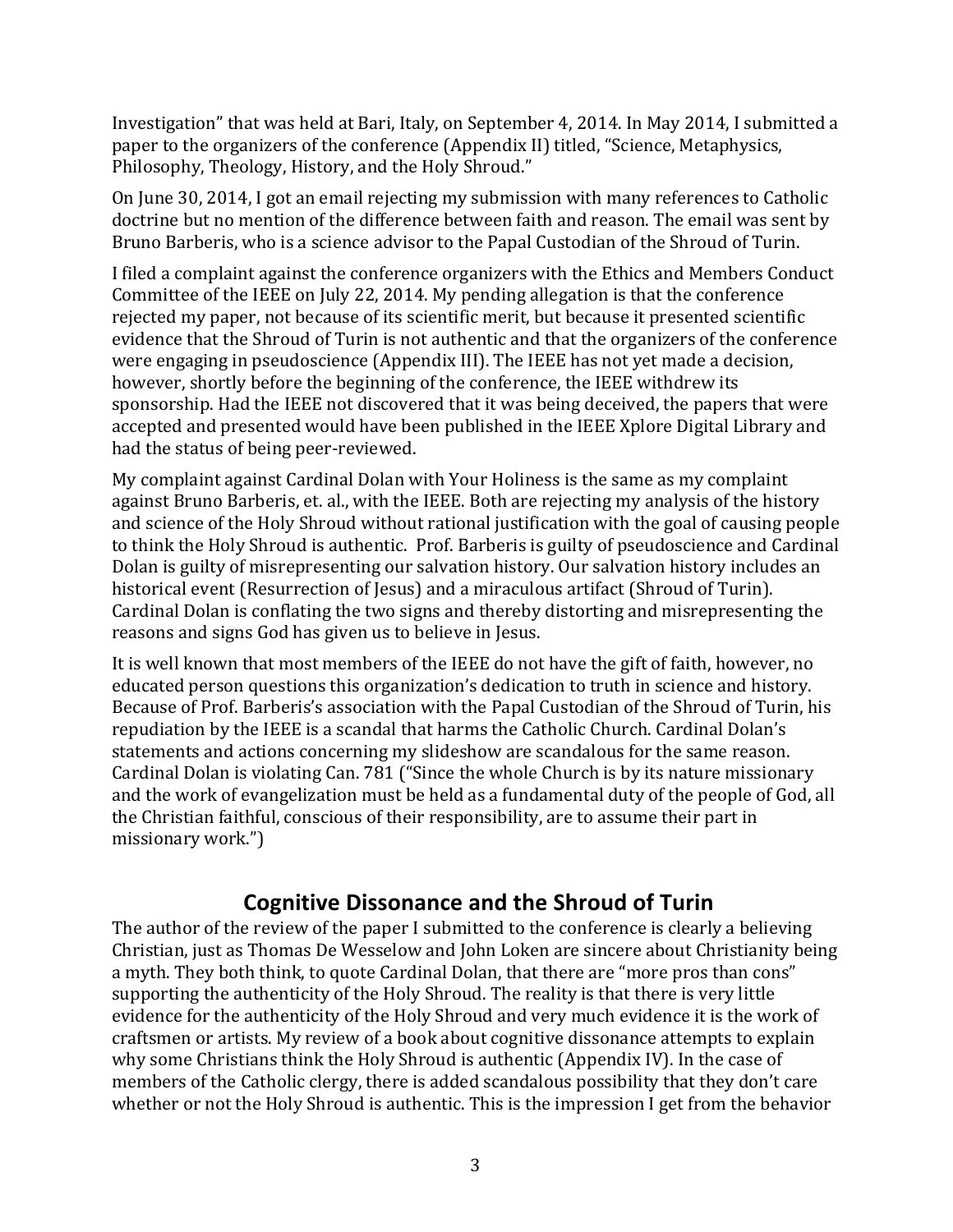of members of the clergy in the Metropolitan Archeparchy of Philadelphia, Archdiocese of Colorado Springs, Archdiocese of Brooklyn, and Archdiocese of New York.

### **Metropolitan Archeparchy of Philadelphia**

On December 2, 2013, the Director for Evangelization for the Ukrainian Church in Philadelphia sent me a letter stating:

I have received your letter and email regarding the Shroud of Turin slide show which you have offered to present. We appreciate your offer but have already profited from the expertise of Russ Breault, of Atlanta Georgia, whose expertise provided us with an excellent and inspiring presentation for those pilgrims who have visited with us. We view the Shroud of Turin with the same sentiments as the late Pope John Paul II had shared in his visit to Turin: "The Shroud is an image of God's love as well as human sin... the imprint *left by the tortured body of the Crucified One, which attest to the tremendous capacity for* causing pain and death to one's fellow man, and stands as an icon of the suffering of the *innocent in every age" Pope John II* 

On February 15, 2014, I sent a registered letter, return receipt requested, to Archbishop Sviatoslav Shevchuck in Kiev about Bishop Stefan Soroka's lack of interest in the Holy Shroud and lack of understanding of our salvation history owing to his reliance on Russ Breault. There has been no response from Archbishop Shevchuck.

### **Catholic Archdiocese of Colorado Springs**

Bishop Michael Sheridan is the keynote speaker at the St. Louis Shroud Conference to be held on October 9 to October 12, 2014. The conference committee rejected my request to make a presentation. In a telephone conversation with one of the committee members, I was told that my presentation was rejected because there is more evidence that the Shroud is authentic than there is that Gnostics created it. This is the abstract I submitted to the conference:

According to Robert Drews (In Search of the Shroud of Turin: New Light on its History and *Origins*), Gnostics in the 1st or 2nd century created the Holy Shroud using a crucified victim and methods that have been lost to history. Saying or implying that the Holy Shroud is authentic misrepresents our salvation history and shows a lack of understanding of the cosmological argument for God's existence.

The Holy Shroud is a scientific sign or reason to believe in Jesus analogous to the discovery of microwave background radiation in the 1960s. In the 1920s, it was discovered that the universe was expanding and a Catholic priest invented the theory of the Big Bang. According to this theory, the universe began to exist 14 billion years ago as a particle smaller than a grain of salt. Within seconds, electrons and protons were formed. After 500,000 years, hydrogen atoms were formed and photons of a particular wavelength were emitted. Relativistic effects cause these photons to appear as microwave radiation.

The cosmological argument of Thomas Aquinas, as explained by Etienne Gilson, is based on the existence of finite beings and the assumption or hope that the universe is intelligible. I consider the Big Bang evidence that the universe is not intelligible. However, the Big Bang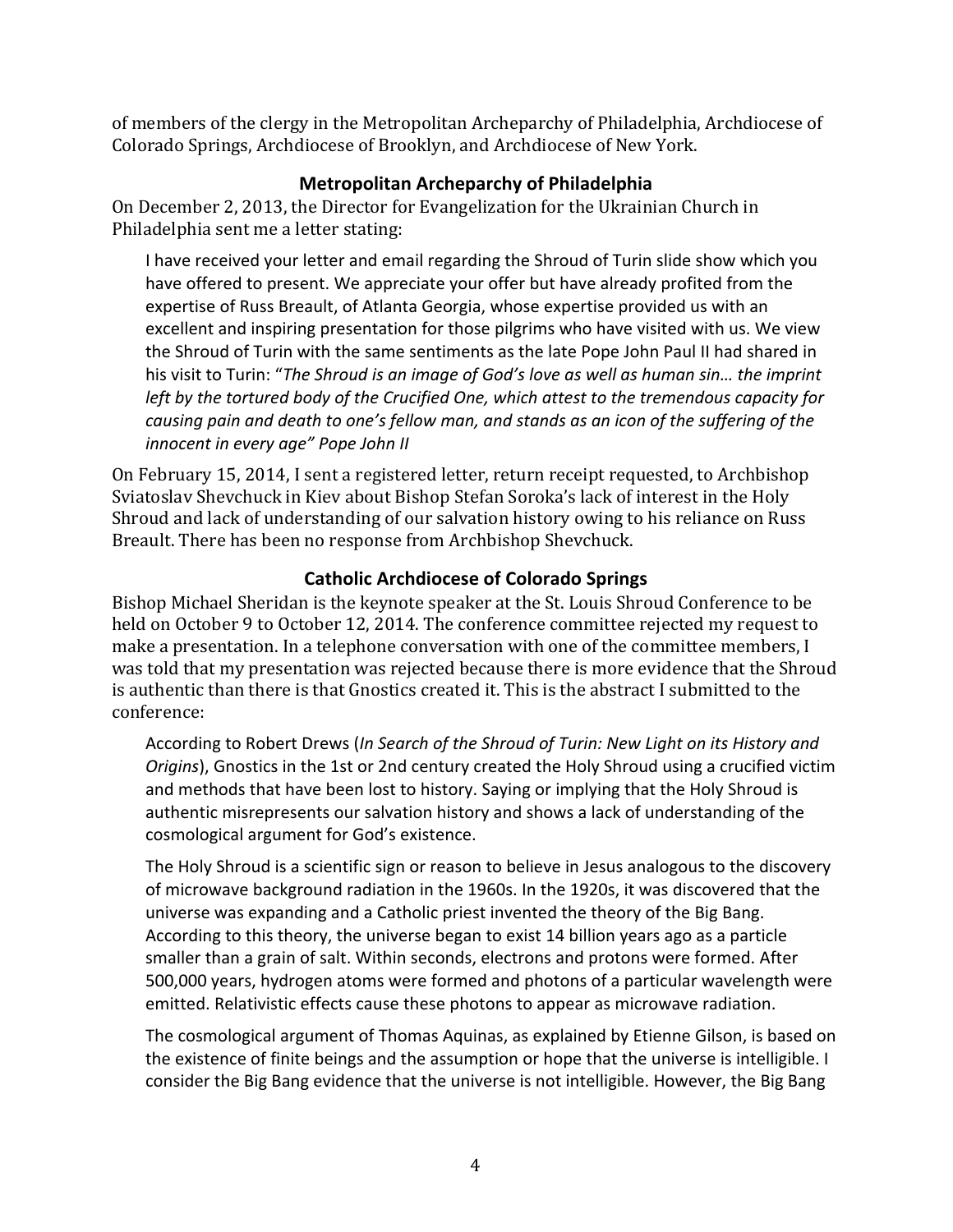is a reason to believe in Jesus because Jesus was a Jewish prophet and the Bible is filled with the idea of the pre-existence of God.

I wrote the following letter to Bishop Sheridan on May 8, 2014:

Dear Bishop Sheridan,

I just spoke to Mark Antonacci (636-938-3708), who is on the committee of the St. Louis Shroud Conference (Oct. 9 to Oct. 12, 2014) that rejected my request to be a presenter. He very clearly stated that there is more evidence the Holy Shroud is authentic than the theory presented in my slideshow/lecture (http://www.holyshroud.info), which is that Gnostics created this official relic using methods that have been lost to history. He thought there was so little evidence Gnostics were involved that it did not deserve to be presented at the conference. This means the presenters at the conference will be misrepresenting our salvation history.

I have asked the Congregation for the Doctrine of Faith to correct Cardinal Timothy Dolan for his handling of an incident that occurred on March 30, 2012, at a parish in Manhattan. See: http://newevangelist.me/2012/10/02/the-truth-about-the-shroud-of-turin/.

I arrived to present my slideshow, and the pastor cancelled it. When I complained to Bishop Sullivan, the Vicar General, he said the matter did not concern him. Cardinal Dolan sent me a letter saying I was "debunking" the Holy Shroud.

I want to meet with the referees of the conference and explain to them why people who think the Holy Shroud is authentic should keep it to themselves. I am mailing this with a certificate of mailing in the event I decide that the Congregation for the Doctrine of Faith is not doing its duty. If this happens, I will file a complaint with the Holy Father against Cardinal Müeller. I am sending this to the Custodian of the Shroud because his advisor is a scheduled presenter.

Very truly yours, David Roemer Faxed to Cesare Nosiglia (011.515.63.38) and 719-636-1216

I wrote this letter to Cardinal Dolan and Bishop Sheridan on August 25, 2014:

PERSONAL AND CONFIDENTIAL Your Eminence,

I am writing to ask for an appointment to explain to you why you are quite mistaken in thinking there is evidence that the Shroud of Turin is authentic. I'v enclosed the letters I sent to the Congregation for the Doctrine of Faith  $(2/21/14)$  and the Congregation for Institutes of Consecrated Life and Apostolic Life (8/20/14) about this matter. As it stands, I think you and Bishop Michael Sheridan of the Diocese of Colorado Springs are guilty of violating Canon 279 §3, which concerns your duty to "acquire knowledge of other sciences, especially of those which are connected with the sacred sciences...." Bishop Sheridan is supporting the St. Louis Shroud Conference 2014, which, like the 2014 IEEE Workshop on Advances in the Turin Shroud Investigation, accepts only presentations that promote the authenticity of the Holy Shroud.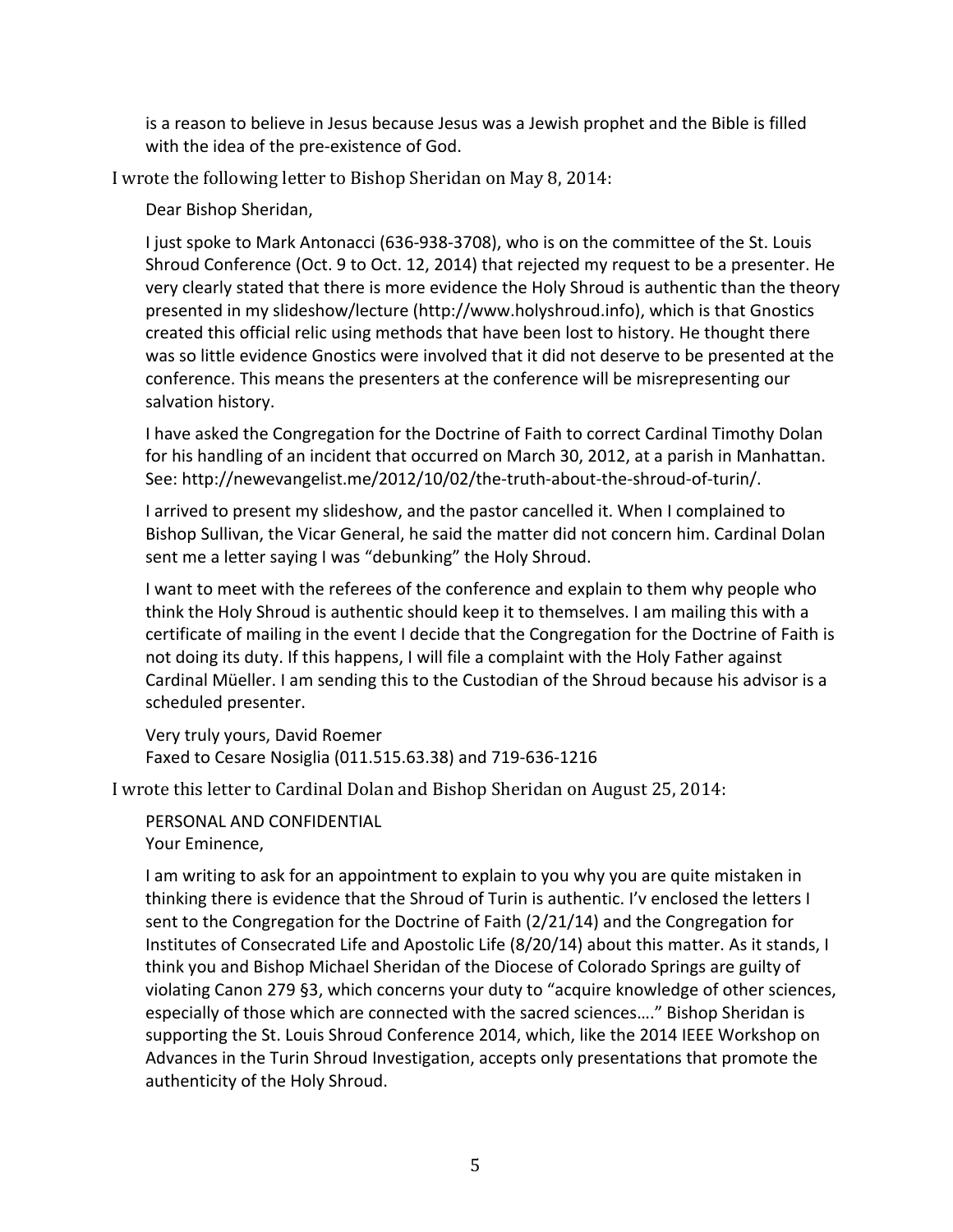If we can't resolve this conflict between us, I'll be filing a canonical complaint against you with the Holy Father. If you refuse this invitation for a meeting, I will consider it evidence of lack of sincerity and lack of respect for non-clerical members of the Catholic Church.

Asking the blessing of Your Eminence, I am, Yours respectfully in Christ,

David Roemer Sent by registered letter, return receipt requested cc Very Rev. Michael Sheridan Catholic Diocese of Colorado Springs Sent by registered letter, return receipt requested

# **Appendix I (http://www.holyshroud.info)**

**Slide # 1**: The Shroud of Turin was exhibited in 1978. It is a 14-foot piece of linen cloth with a mysterious head-to-head image or imprint of Jesus on it after He was crucified.

**Slide** # 2: The Holy Shroud, as it is called, is thought to be the same linen burial cloth referred to in the Gospels. Mark, Ch. 15:

 $43$  Joseph of Arimathea, a distinguished member of the council, who was himself awaiting the kingdom of God, came and courageously went to Pilate and asked for the body of Jesus.<sup>44</sup>Pilate was amazed that he was already dead. He summoned the centurion and asked him if Jesus had already died.<sup>45</sup>And when he learned of it from the centurion, he gave the body to Joseph.<sup>46</sup>Having bought a linen cloth, he took him down, wrapped him in the linen cloth and laid him in a tomb that had been hewn out of the rock. Then he rolled a stone against the entrance to the tomb.

**Slide**  $\#$  3: This 17<sup>th</sup> century painting shows how the ventral and dorsal images of Jesus were formed.

**Slide** #4: You can see the blood from the crown of thorns, the lance thrust, and the crucifixion nails, as described in the Gospels. The blood marks are red, the body image is made of different shades of yellow, and the linen is whitish.

**Slide** #5: You can see marks from the scourging of Jesus as well as the blood coming from the lance wound.

**Slide #6**: A sign is a reason to believe God has communicated Himself to mankind. The discovery in the 1960s that the universe began to exist 14 billion years ago is also sign because the Bible says God created the universe from nothing. John Paul II, 1998:

Therefore, it is right to foster an awareness of the precious value of this image, which everyone sees and no one at present can explain. For every thoughtful person it is a reason for deep reflection, which can even involve one's life. The Shroud is thus a truly unique sign that points to Jesus, the true Word of the Father, and invites us to pattern our lives on the life of the One who gave himself for us.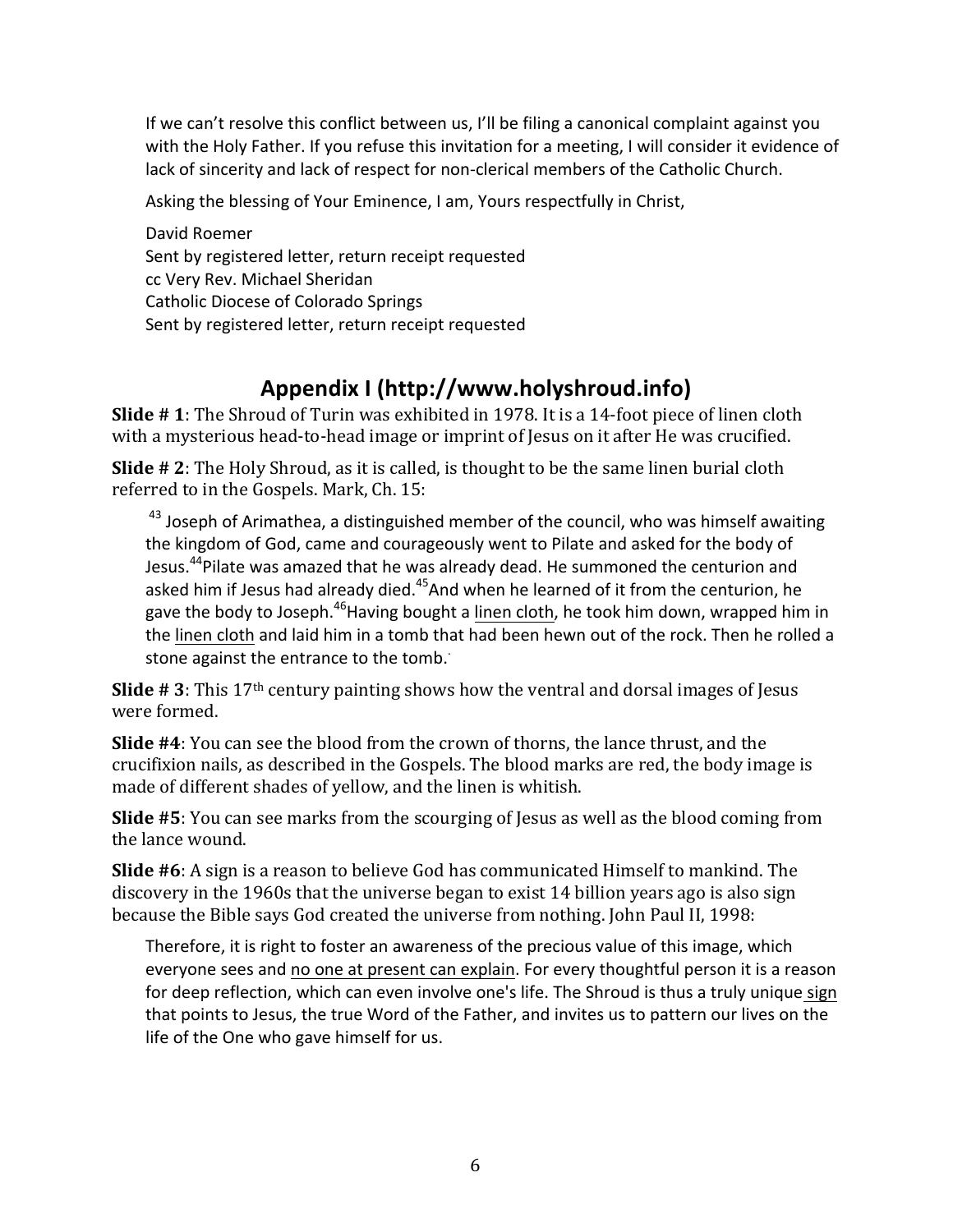**Slide** #7: The quotation mentions only the body image. The blood marks are anatomically and historically accurate and increase the difficulty of explaining the image. *Physics* Education, 2005:

There have been many attempts to simulate the image on the Turin Shroud, including a painting being impressed onto a cloth in a manner similar to brass rubbing. A judgment of success can only be subjective, but to date no reproduction has been able to produce the 3D nature of the image with the level of detail in negative! With our  $21<sup>st</sup>$  century technological sophistication, we are so far defeated.

**Slide #8**: The Catholic Church grants indulgences to Catholics who say this prayer before a picture of the Holy Shroud. Pope Pius XI, 1934:

O Lord, Who in the most Holy Shroud, which enfolded Thy adorable Body on being taken down from the Cross, hast left manifestations of Thy presence here below and evident tokens of Thy love, by the merits of Thy holy passion and out of regard for this venerable linen which served for Thy burial, mercifully grant, we beseech Thee, that in the resurrection we also may share in that glory, in which Thou shalt reign for all eternity. Amen.

**Slide** #9: This is a 14th or 15th century medallion sold to pilgrims who visited the Holy Shroud in Lirey, France. It shows the coats of arms of Geoffrey de Charny and his wife, Jeanne De Vergy, the first owners of the relic. It is not known how this couple of modest wealth obtained possession of it.

**Slide** #10: The Catholic Church has always supported the veneration of this relic. On June 5, 1357, twelve bishops signed a document granting indulgences to pilgrims for visiting the relics at the church in Lirey. Bishop Henry de Poitiers, 1356:

You will learn what we ourselves learned on seeing and hearing the letters of the noble knight Goeffrey de Charny, Lord of Savoy and of Lirey, to which and for which our present letters are enclosed, after scrupulous examination of these letters and more especially of the said knight's sentiments of devotion, which he has hitherto manifested for the divine cult and which he manifests ever more daily.

**Slide** #11: This peer-reviewed article refutes the theory that the Holy Shroud is a medieval painting that transformed into its present mysterious condition due to the ravages of time. *Thermochimica Acta*, 2005:

Preliminary estimates of the kinetics constants for the loss of vanillin from lignin indicate a much older age for the cloth than the radiocarbon analyses...Pyrolysis-mass-spectrometry results from the sample area coupled with microscopic and microchemical observations prove that the radiocarbon sample was not part of the original cloth of the Shroud of Turin. The radiocarbon date was thus not valid for determining the true age of the shroud.

**Slide #12**: That the blood marks are not smeared and the image is so detailed means that the Holy Shroud is a work of human ingenuity, rather than a naturally occurring imprint of a crucifixion victim.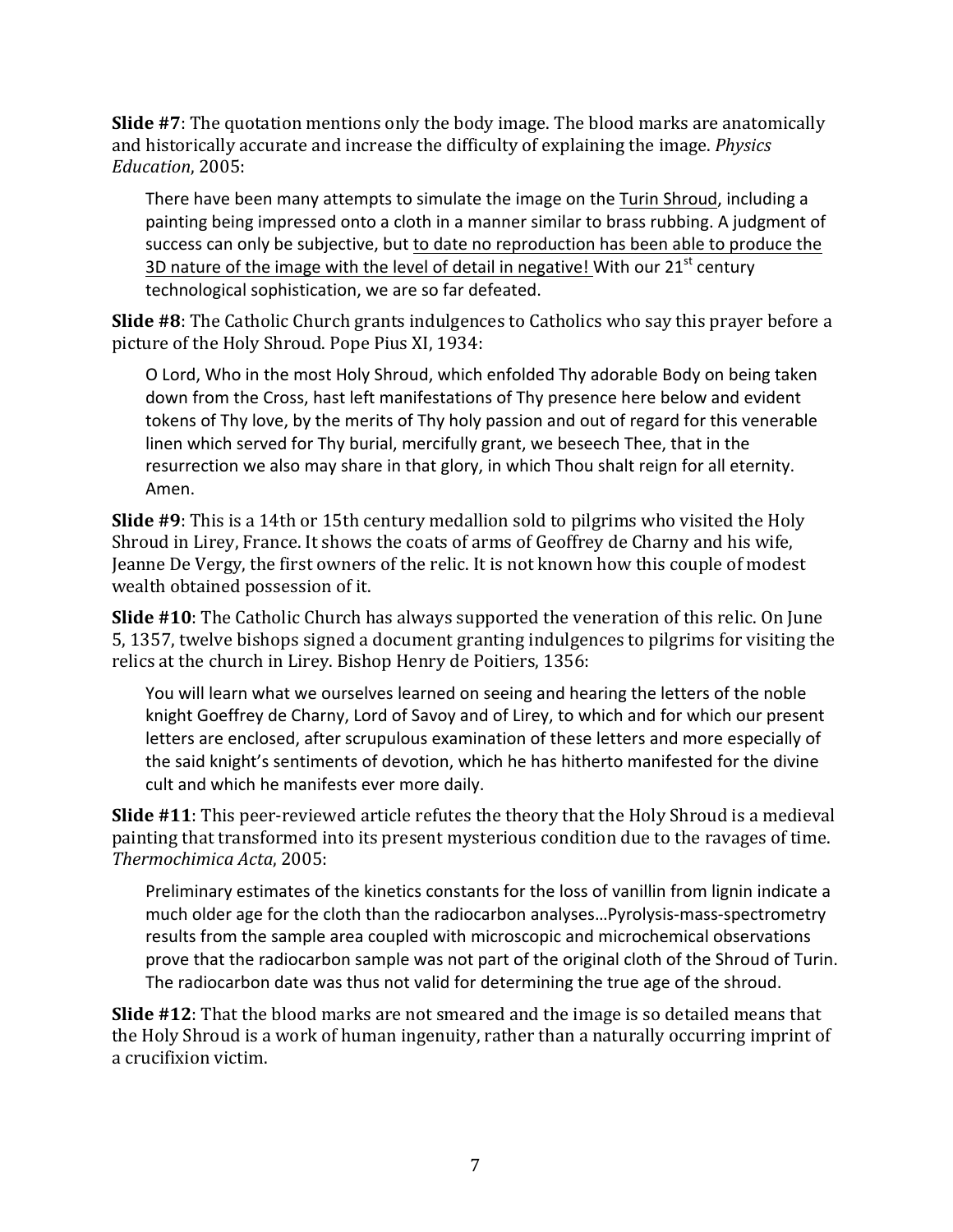**Slide** #13: This is a computer recreation of the face image. The computer assumed that the image was determined by the distance between the body and a parallel plane.

**Slide** #14: The high position of the blood flows on the hand and the two angles that the blood flowed are examples of the anatomical accuracy of the Holy Shroud. The two angles might be the result of the victim changing his position in an effort to breath or the removal of the nail from the hand.

**Slide** #15: The marks from the scourging show that two people, on either side of the victim, were carrying out the torture.

**Slide** #16: The marks on the back correspond to those that would be made by a Roman flagrum whip.

**Slide** #17: This photograph shows that the body image it is a superficial coloring that appears only on one side of the cloth.

**Slide #18**: The blood marks are not superficial but are caused by the remnants of blood. The blood soaked through the cloth and appears on both sides.

**Slide** #19: Linen is made from the flax plant which produces cells 1 to 7 centimeters long and 0.010 to 0.015 millimeters in diameter (like very thin human hair). This is a photograph of one of the cells. It consists mostly of cellulose, the nucleus of the cell having disappeared after doing its job. The fiber-cell is white but is discolored to yellow at certain points. The body image is the result of different shades of yellow. In a black and white photograph, the silver particles in high concentration appear black. In different concentrations, the silver particles appear as shades of gray.

**Slide** #20: In the 1980s researchers argued that the discoloration was caused by something that degraded the cellulose. This peer-reviewed paper shows that this theory is still considered. *J. Imaging Science and Technology*, 2010:

The faint yellowed body image embedded into the linen cloth of the Turin Shroud has peculiar chemical and physical characteristics that at the moment cannot be replicated all together in laboratory. The authors present experimental results of ArF excimer laser irradiation (wavelength 193 nm) of a raw linen fabric, seeking for coloration similar to that of the Shroud image. The authors achieved a permanent yellow coloration of linen as a threshold effect of the laser beam intensity and number of shots. Most important, the authors have achieved for the first time a submicrometer depth of coloration of the outermost part of the fibers, leaving a colorless fiber medulla.

**Slide #21**: A new theory is that the discoloration doesn't come from the cellulose but from starch and sugars coating the cell-fibers at the surface of the cloth. "The Shroud of Turin: An Amino-Carbonyl Reaction (Maillard Reaction) May Explain the Image Formation," *Melanoidins*, vol. 4, 2003:

We can now formally propose a completely natural hypothesis for image formation. Impurities in ancient linen could have been suspended by the surfactant property of a Saponaria officinalis washing solution and they would be concentrated at the cloth surface by evaporation. Reducing saccharides would react rapidly with the amine decomposition products of a dead body.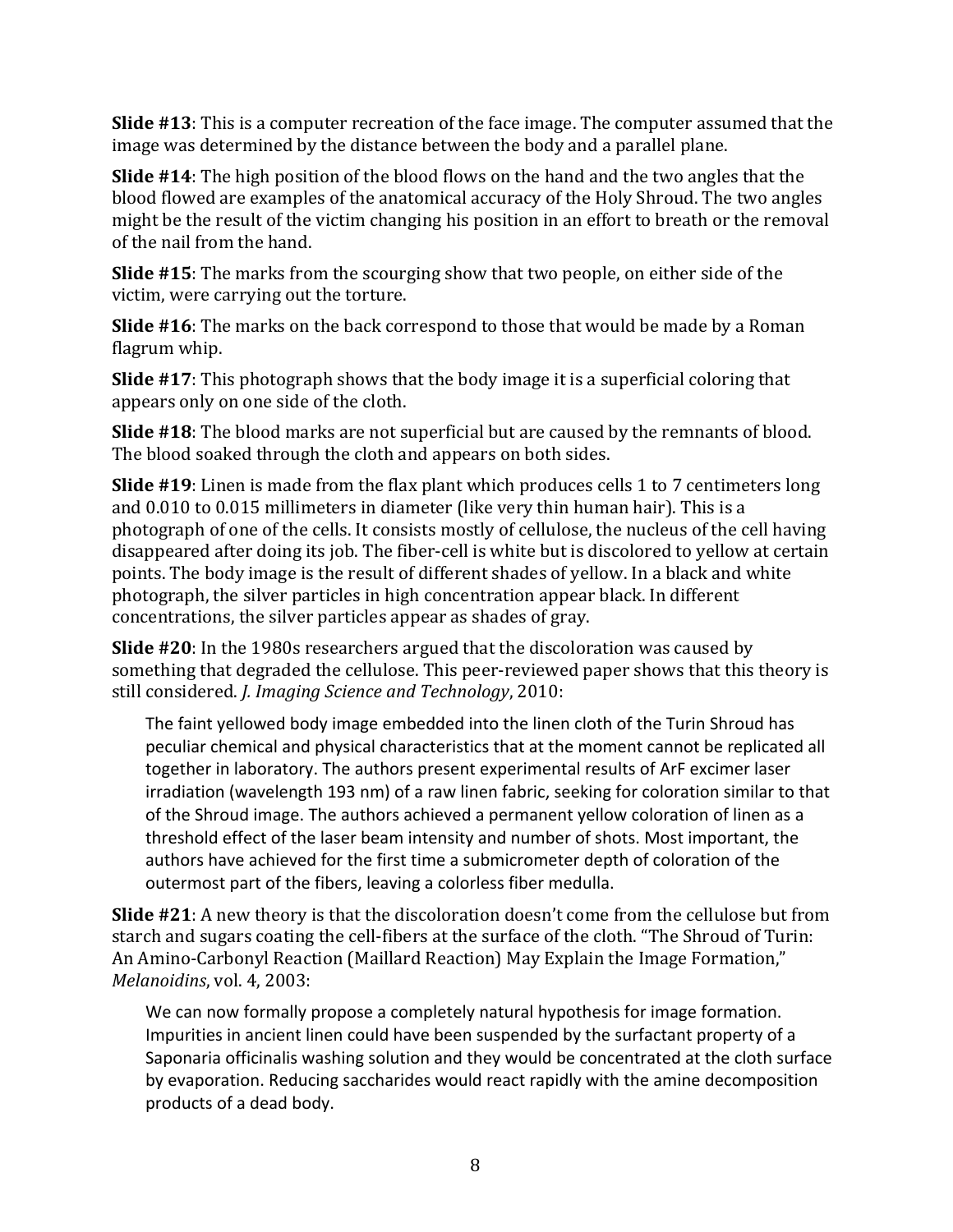**Slide** #22: The research in this paper supports the theory that starch and sugars on the two surfaces of the cloth are responsible for the body image. *Journal of Optics A: Pure and Applied Optics*, 2004:

This work analyses the first photographs of the back surface of the TS, made available by the Archdiocese of Turin. The double frontal and dorsal image of a man, imprinted on the front surface, is very faint. The body image on the bs is even fainter; i.e., signal-to-noise ratio is about 0.5. For this reason, image processing was necessary to highlight body features, and an ad hoc image enhancement procedure was developed.

**Slide** #23: I could not see the image on the "Non visible side" even though it was computer enhanced. This diagram shows that the threads in the cloth are 0.25 mm, which means they consist of about 100 cell-fibers.

**Slide #24**: Another famous image of Jesus is the Image of Edessa, which disappeared from history in the 13th century. There is a lot of evidence that the Image of Edessa and the Shroud of Turin are one and the same. *The Image of Edessa*, Mark Guscin, 2009:

Once again, it should be stressed that there are no artistic representations of the Image of Edessa as a full-body image or with bloodstains, and the majority of texts make no reference to either characteristic; but at the same time it is undeniable that at some point in the history of the Image of Edessa, some writers were convinced, for whatever reason, that it was indeed a full-body image on a large cloth that had been folded over (possibly in such a way that only the face was visible), and that it did contain bloodstains.

**Slide** #25: Edessa was an independent kingdom from 163 B.C. to 242 A. D., and was the first kingdom to convert to Christianity. Moslems conquered Edessa in 639 A. D. In 944 AD, after protracted negotiations with Byzantium, the Image of Edessa was transferred to Constantinople. This painting is from the 11th century and shows the Holy Shroud being given to the Emperor of Byzantium.

**Slide** #26: This is the first historical reference to the Image of Edessa. Edessa was actually evangelized in the late 2nd century. That Jesus communicated with the King of Edessa (King Abgar V) in the 1st century is just a legend. *Ecclesiastical History*, Evagrius Scholasticus, 595 AD:

So, when they came to complete despair, they brought the divinely created image, which human hands had not made, the one that Christ the God sent to Agbar when he yearned to see Him. Then, when they brought the all-holy image into the channel they had created and sprinkled it with water, they applied some to the pyre and the timbers [siege mound]. And all at once...the timbers caught fire...

**Slide** #27: This is a picture of King Abgar V getting the Image of Edessa.

**Slide #28**: This quotation indicates that the Image of Edessa was considered to be a painting in the 3rd and 4th centuries. *The Teaching of Addai*, 400 AD:

When Hanan the archivist saw that Jesus had spoken thus to him, he took and painted the portrait of Jesus with choice pigments, since he was the king's artist, and brought it with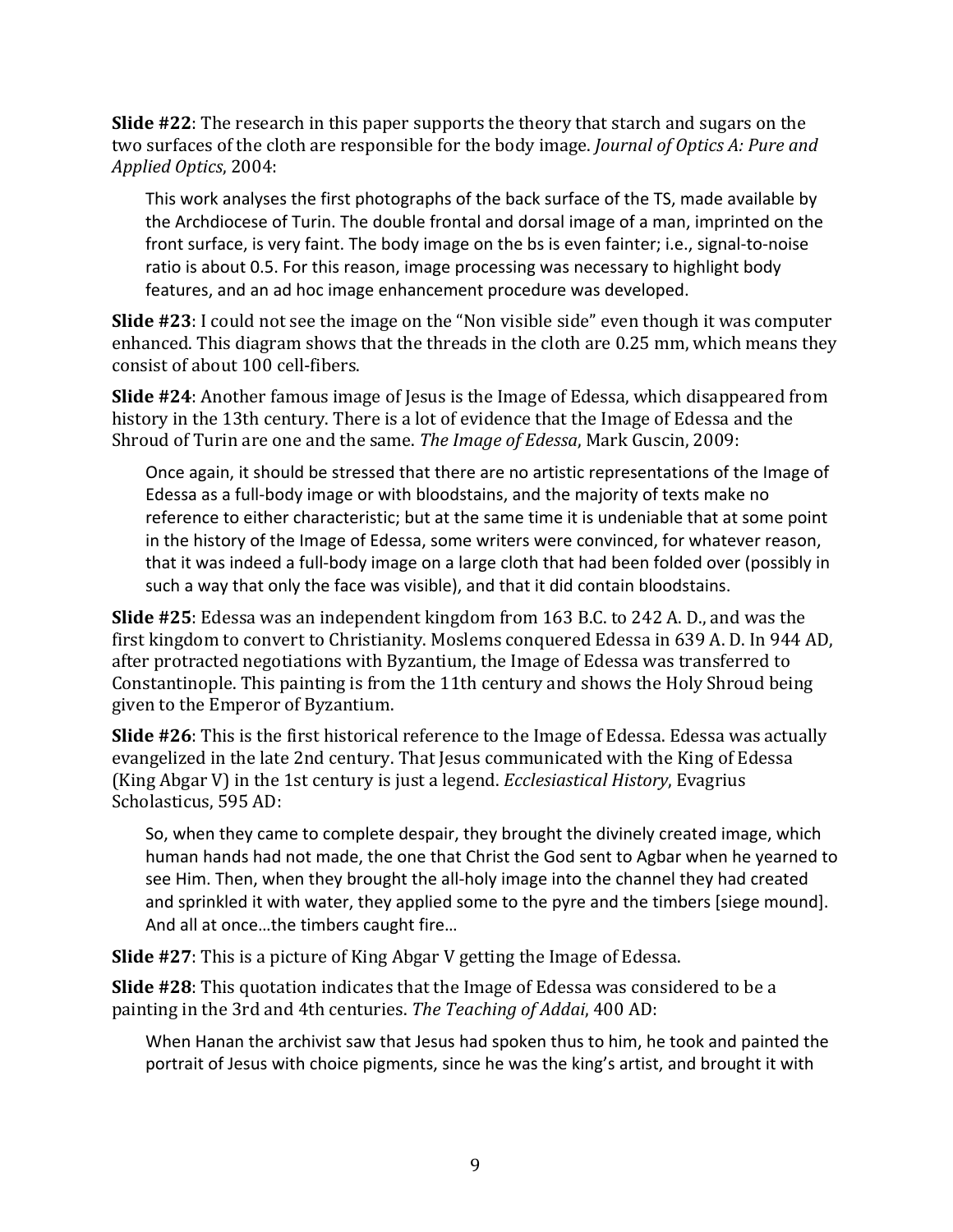him to his lord King Abgar. When King Abgar saw the portrait he received it with great joy and placed it with great honor in one of the buildings of his palaces.

**Slide**  $#29$ : This quotation pushes the possible date of the Image of Edessa into the  $2<sup>nd</sup>$ century. *Against The Heresies*, St. Irenaeus, 180 AD:

They call themselves Gnostics and possess images, some of which are paintings, some made of other materials. They said Christ's image was copied by Pilate at the time that Jesus lived among men. On these images the put a crown and exhibit them along with the images of the philosophers of the world, namely, with the image of Pythagoras, Plato, Aristotle, and the rest. Toward these [images] they observe other rites that are just like those of the pagans.

**Slide #30**: Gnostics thought you got to Heaven, not by being good, but by being bad. Gnostics may have been capable of crucifying someone in the 1st or 2nd century in order to create an imprint of his body. If so, the technique and skills they used to do this have been lost to history. *Against The Heresies*, St. Irenaeus, 180 AD:

Therefore, they say that the souls must have experience in every kind of life and in every act by means of transmigration from one body to another, unless some soul would preoccupy itself once and for all, and in an equivalent manner do in one coming [into this world] all the deeds—deeds which it is not only wrong for to us to speak of and to listen to, but which we may not even think or believe that such things are done among people who live in our cities. The purpose of this, according to their writings, is that the souls, having had every experience in life, may at their departure not be wanting in anything; moreover, they must take care lest they be again sent forth into a body because something was wanting to their liberation.

**Slide #31**: There is evidence that there were a lot of Gnostics in Edessa in the 2nd and 3rd centuries. Edessa mosaic, AD 208 to 278:

> Whoever despises the expectations of [his] last [days] And mourns [his] first [days]-He shall have a goodly latter end.

"The sentiment, that only the man who scorns long life and repents of his youthful errors may deem himself worthy of life after death, is expressed skillfully." (J. B. Segal, *Edessa: The Blessed City,* p. 34)

**Slide** #32: This is a painting from the Catacomb of Commodilla in Rome, 350 AD. It shows a bearded long-haired Jesus, just like the Image of Edessa and the Holy Shroud.

**Slide** #33: This is from a painting in the Tomb of the Aurelii in Rome, 250 AD. According to Robert Drews (In Search of the Shroud of Turin: New Light on its History and Origins), "It is not known that the Aurelii were Gnostics, but they do seem to have been a para-Christian family, and in the first half of the third century there were a good many Gnostics in Rome."

**Slide** # 34: The conflict about the authenticity of the Holy Shroud is another instance of the conflict between certain scientist and certain religious people about science and religion. In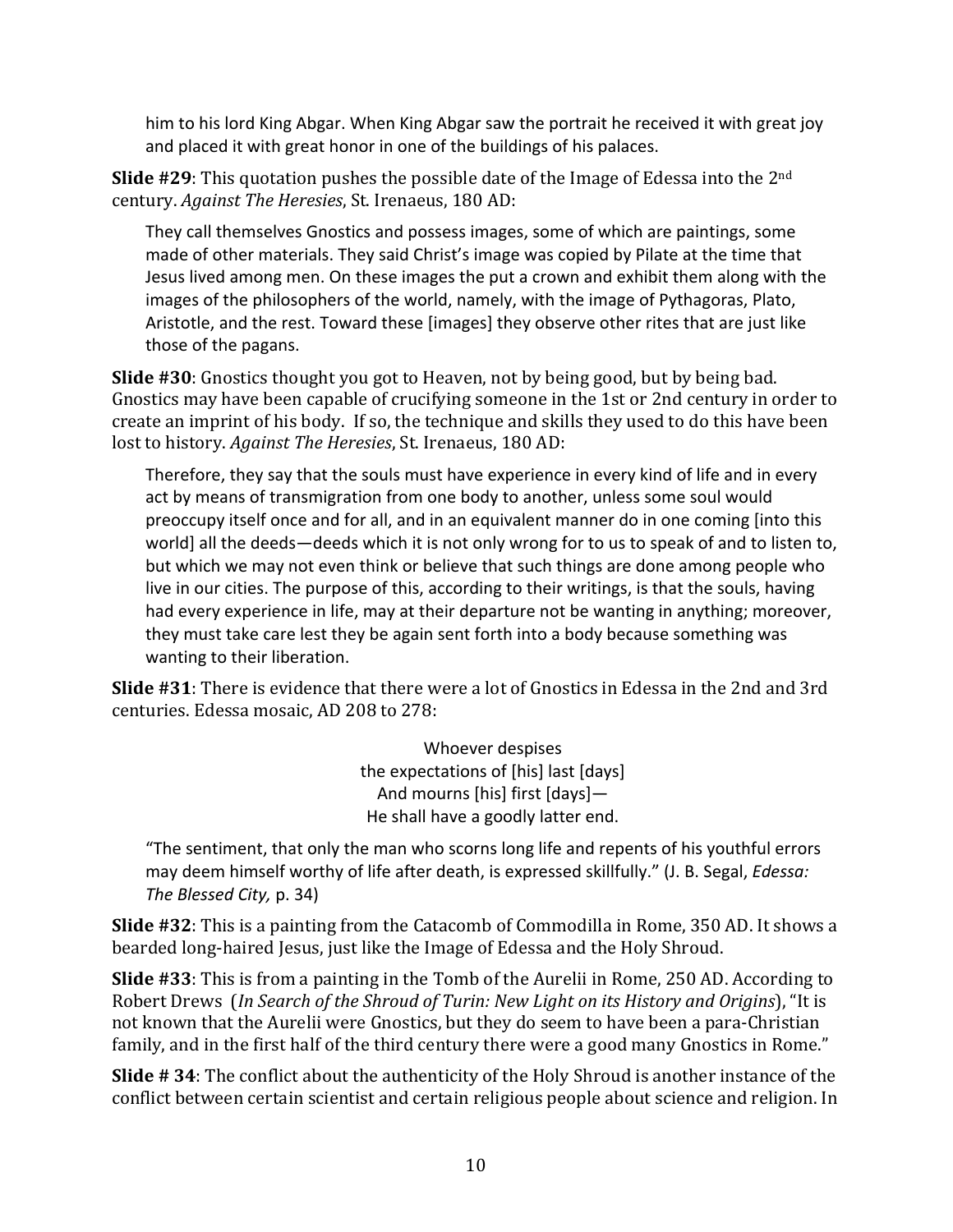my opinion, this conflict is caused by a lack of understanding of the mind-body problem. The highly intelligent author of the above quote has a blind spot because he only grasps two solutions: materialism and dualism. There is no evidence supporting these solutions. Conflict, anxiety, inhibition, and bias prevent the author from grasping the solution supported by the evidence and judged to be true by rational people: It is a mystery. One way of expressing this is to say: Humans are embodied spirits. Neil Campbell, author of *Biology*:

And certain properties of the human brain distinguish our species from all other animals. The human brain is, after all, the only known collection of matter that tries to understand itself. To most biologists, the brain and the mind are one and the same; understand how the brain is organized and how it works, and we'll understand such mindful functions as abstract thought and feelings. Some philosophers are less comfortable with this mechanistic view of mind, finding Descartes' concept of a mind-body duality more attractive.

# Appendix II Science, Metaphysics, Philosophy, Theology, History, and the **Holy** Shroud

Abstract—This paper examines the differences between the methods of inquiry called science, metaphysics, philosophy, theology, and history in the context of investigations of the Shroud of Turin.

Keywords—Big Bang, cosmological argument, Resurrection of Jesus, faith, Shroud of Turin, Gnostics 

### **I. EVIDENCE AGAINST AUTHENTICITY**

Robert Drews (*In Search of the Shroud of Turin: New Light on Its History and Origins*, 1984) gives a lot of evidence that Gnostics created the Shroud of Turin in the 1st or 2nd century using a crucified victim or volunteer and methods that have been lost to history. Thomas De Wesselow (*The Sign: The Shroud of Turin and the Secret of the Resurrection*, 2012) and John Loken (*The Shroud Was the Resurrection: The Body Theft, the Shroud in the Tomb, and the Image that Inspired a Myth,* 2006) give evidence that the image on the Shroud of Turin was created mysteriously while it covered the crucified body of Jesus. Many people judge the Holy Shroud to be authentic even though images are always created by human beings and no one has been able to explain how a corpse could produce such a detailed bloodstained image on that large piece of linen. The authors, by the way, are using the authenticity of the Shroud to give an historical explanation for the Resurrection of Jesus.

## **II. STRUCTURE OF THE HUMAN MIND**

There are five different methods of inquiry that are involved in the study of the Shroud of Turin: science, metaphysics, theology, history, and philosophy. These methods of inquiry are rooted in the structure of the human mind and in the types of questions human beings ask. 

The scientific method is the result of a philosophical inquiry and reflects the way the human mind is structured. At the lowest level are observations, which require paying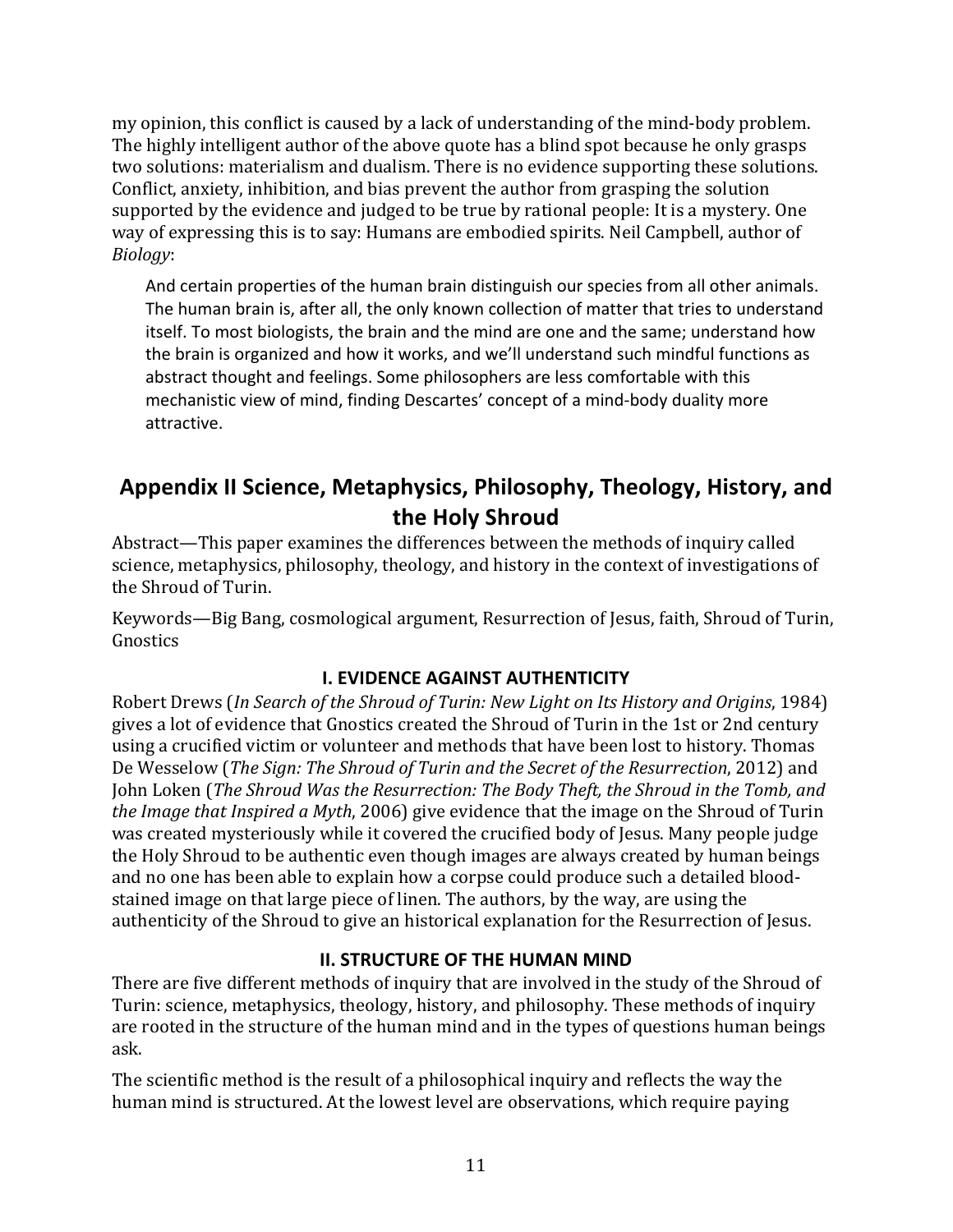attention. At the level of inquiry, humans ask questions about their observations. Humans want to know the cause of things, the relationship between things, and the unity between things. Extremely intelligent humans invent theories or hypotheses to answer these questions. At the level of reflective judgment, humans marshal the evidence and decide whether a theory is true or just probable. This level requires being rational. The fourth level is deciding what to do with our bodies, which requires being responsible.

### **III. METAPHYSICS, SCIENCE, PHILOSOPHY, AND THEOLOGY**

This is an example of a scientific question: Why is the sky blue? A metaphysical question is: What is knowing the sky is blue? Knowing the color of something means more than that light is entering your eye and a signal is going to your brain. It means an *awareness* of this. Scientific questions arise from observations made with our senses. Metaphysical questions arise from our ability to transcend ourselves and make ourselves the subject of our own knowledge. The question about *awareness* is equivalent to: What is the conscious knowledge of humans as opposed to the sense knowledge of animals? The theory or answer supported by the evidence and judged to be true by rational people is that it is a mystery. This can be expressed by saying humans are embodied spirits or that the human soul (*form*) is spiritual. We can comprehend what a human being is because we know everything we do and everything that happens to us. But, we can't explicate or define what a human being is.

Many people confuse metaphysics with philosophy. Philosophy is a method of inquiry that transcends a more fundamental method of inquiry. Historiography and the scientific method are both examples of philosophy because they are above history and science.

In metaphysics, finite beings exist because humans have free will. Free will means we possess a center of action that unifies us with respect to ourselves and makes us different from other human beings. A finite being is a composition of *essence* and *existence*, and an infinite being is a pure act of *existence*. In Western religions, we call the infinite being *God*.

Theology is the study of God's revelation to mankind through the prophetic religions of the Near East, the mystical religions of India, and the wisdom religions of China. Theology involves a different kind of knowledge than metaphysics, science, or history. The knowledge of theology is called *faith* and the knowledge of the other three methods of inquiry is called *reason*. 

### **IV. THE BIG BANG**

Faith, science, and metaphysics are intertwined by the discovery of cosmic background radiation in the 1960s. In the 1920s, it was observed that the universe was expanding and physicists asked why. An astronomer, who happened to be a Catholic priest, invented the theory that the universe began to exist 14 billion years ago and was once smaller than a grain of salt. I am using this phrase not to ridicule the theory, but because of a calculation I did using the size of a *grain of salt*. The universe consists of hundreds of billions of galaxies with hundreds of billions of stars each. The density of the universe is small because all this mass is distributed over a large volume. If you compress Earth into a volume the size of a grain of salt, the density becomes  $7.10^{29}$  times greater than its real density of 5.5 grams per cubic centimeter. If you compress all of the galaxies into a sphere the size of Earth, you increase the density by a similar amount. $1$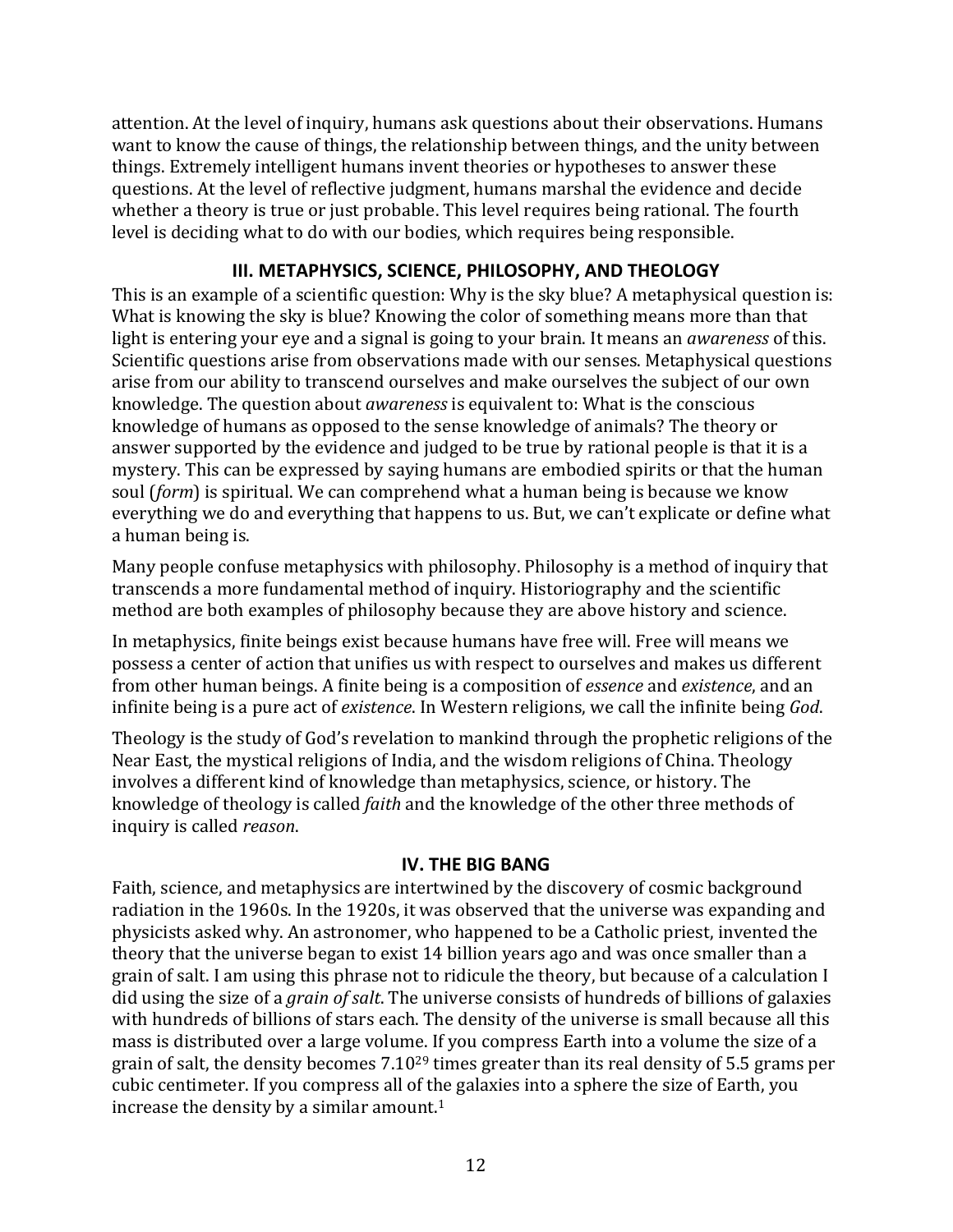Five hundred thousand years after our known universe began existing, electrons and protons formed hydrogen atoms and emitted photons with a specific energy. This is the radiation that was discovered in the 1960s. Scientists now judge the theory of the Big Bang, as it was derisively called, to be true.

Many people consider the Big Bang evidence of God's existence. This is not consistent with the cosmological argument, which is based on the assumption or hope that the universe is intelligible and the insight that a finite being needs a cause. My understanding is that the Big Bang is evidence that the universe is not intelligible which means it is evidence that God does not exist.

However, the Big Bang is an object of study in theology because the Bible says God created the universe from nothing. This is a *reason to believe* God inspired the human authors of the Bible because the human writers knew nothing about the expanding universe. It is not *evidence* for revelation because *evidence* is part of science, metaphysics, and history. Instead of *evidence*, theology has *reasons to believe* and *signs*. 

We can see the truth of the metaphysical proposition that God exists just as we can understand why the sky is blue. We can criticize the judgment, intelligence, and knowledge of people who deny or don't admit metaphysics leads to God's existence or don't know that density fluctuations, not molecules, cause the sky to be blue. We can't criticize the judgment of those who do not believe the Bible is the word of God. In faith, we know something is true because God is telling us. In reason, we know something is true because we can see the truth of it. Faith is both a decision and a gift from God.

#### **HISTORY AND SCIENCE**

Scientists ask questions about things that exist. Historians ask questions about past events, which only exist in the minds of historians. There are different criteria for deciding which questions scientists and historians should to try to answer. For example, it is an historical fact that Jesus was a healer and exorcist who did not charge for his services. This raises the question: Did Jesus heal anyone? However, this is not a good historical question because there are no before and after x-rays and other medical records from the 1st century.

The Shroud of Turin, on the other hand, is an artifact. It actually exists, and the question of how the image was created cannot be dismissed as not being a good scientific question. It is just like the question: What caused the Big Bang? In both cases, scientists should do their best to come up with a hypothesis.

 $1$  I assumed the volume of a grain of salt is 1.5 cubic millimeters, and the universe is a sphere with a radius of 14 billion light years. For the mass of the universe, I assumed it is equivalent to the mass of  $10^{21}$  suns. The mass of the sun is 333,000 times greater than the mass of Earth, which is  $6.10^{24}$  kilograms.

# **Appendix III IEEE Ethics Complaint**

## **Affidavit**

State of New York, County of Kings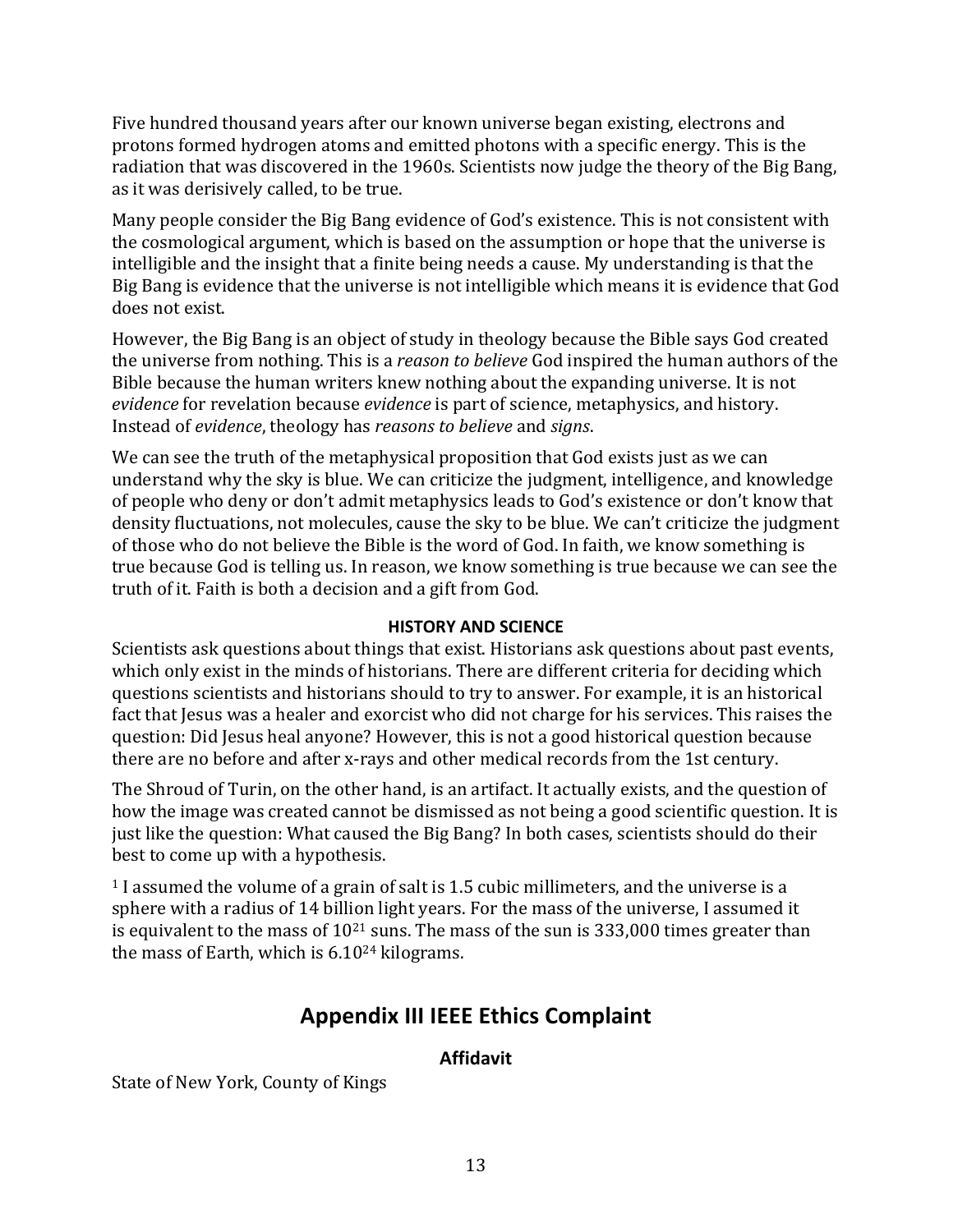My current legal name is David Roemer, and I am retired. I am presently 72 years old, and my current address of residence is 345 Webster Ave., Apt. 4-0, Brooklyn, New York 11230.

1) I am a member of the Institute of Electrical and Electronics Engineers (No. 93091561).

2) I believe the members of the IEEE named in this document are guilty of behaving unethically, and am asking the Ethics and Member Conduct Committee to investigate this allegation and take the appropriate action.

3) I submitted the enclosed paper to an IEEE conference that requested philosophical papers, and received the enclosed rejection letter. On July 17, 2014, I emailed these two documents to the Vice President of Publication Services and Products, Gianluca Setti, with an account of my attempts to persuade the Italy Section and the conference organizers to accept my paper:

### *Dear Dr. Setti,*

*The rejection notice is dated June 30, and I responded as follows on July 4:* 

Dear Dr. Barberis and Dr. Lattarulo,

I'd appreciate your reconsidering your decision. I find the review unintelligible. If you don't reconsider, I'll be sending copies of this review, along with my paper, to all the members of the ATSI committee.

I want to go to Bari, give my paper, and answer any questions you might have about my submission. 

I also emailed Amir Sandler, a Committee Member from Israel, who said that the reviewer gave "sound reasons." This was my response, which I also sent to Ermanno Cardelli, another *Committee Member:*

Dear Dr. Sandler,

I don't think there is any "sound reason" in the reviewer's comments about my submission. In fact, I consider the review so absurd that it raises ethical questions about the committee's commitment to the integrity of science and the ethical code of the IEEE. I have these comments to make about the review:

"Let's bring to the heart of the problem regarding the quality of the submitted paper: all aspects of the TS invariably calls into question the person of Jesus Christ. The fact that the TS has been conserved up to now could either imply that it is a fake that goes far back in time or it is the true linen in which the corpse of Jesus Christ was wrapped."

My paper argues that the Holy Shroud was created by Gnostics in the 1st or 2nd century. Using the word "fake" to describe this theory of Robert Drews betrays an irrational emotional attachment to the theory that the Holy Shroud is authentic. Gnostics venerated Jesus as a wise man and created the cloth out of veneration and with a desire to tell the story of Jesus' passion.

"Provided the second hypothesis, corroborated up to now by stockpiled evidence, is assumed, then the resurrection of Jesus Christ could tacitly be understood, because if it didn't the TS would have been destroyed in the brief course of the corpse corruption."

The Resurrection of Jesus Christ is both an object of faith and an historical event. As an historical event, it refers to the renewed fellowship of the followers of Jesus after the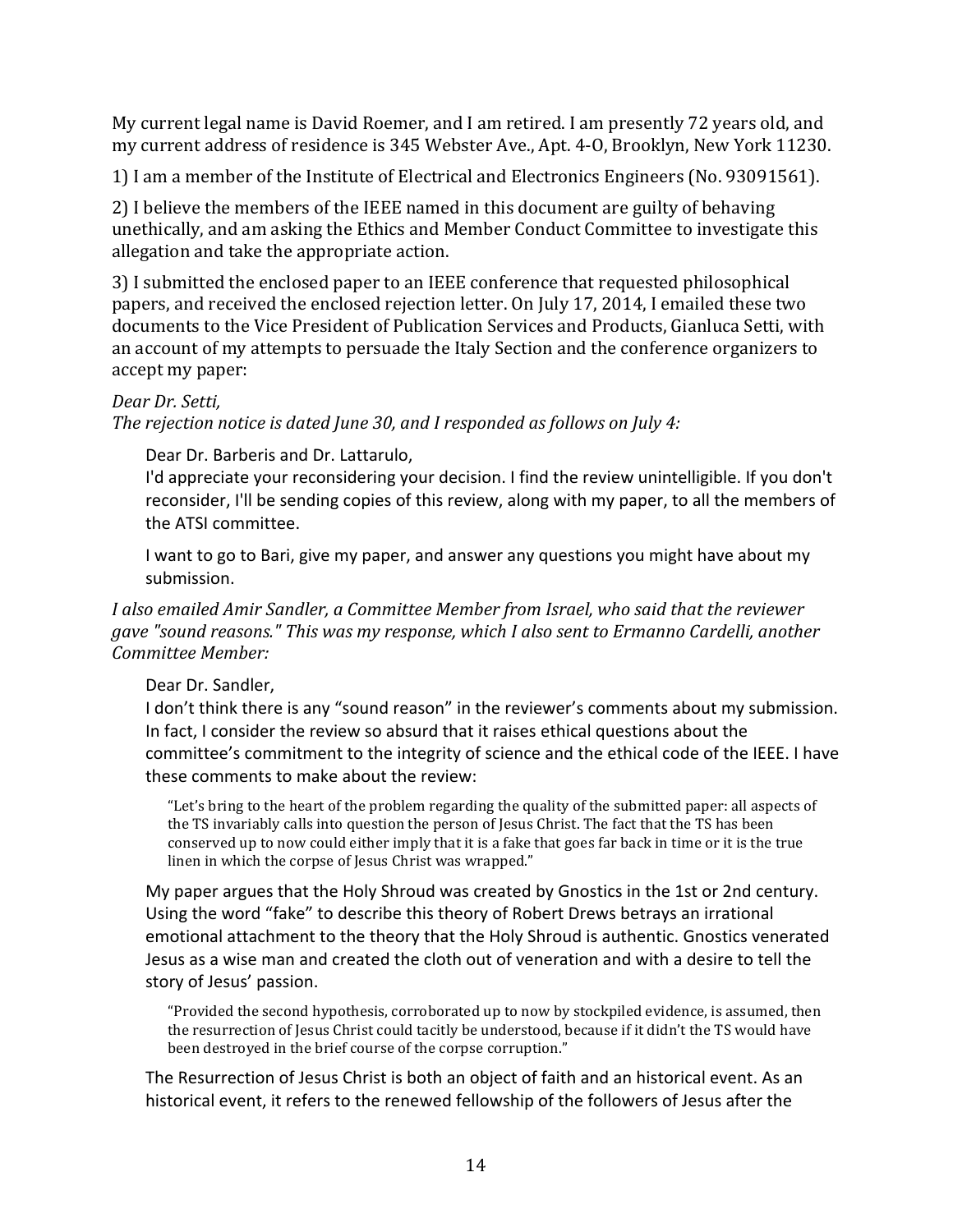crucifixion. As an act of faith, it refers to the belief that Jesus is alive in a new life with God. The "stockpiled evidence" supports the Gnostic theory as well as the authenticity theory. My paper explains why the idea that the Shroud is authentic is irrational.

"Of course, this is only an example of reasoning. Note that even the scientific thinking advances, as the case may be, involving educated guesses, with all due respect to those which turn off immediately with apodictic - paradoxically non-scientific - pose when the above-mentioned guesses apply, say, to the Shroud."

It is hardly a guess to say that the Holy Shroud was created by human beings. All images are created by humans. It should be the foundation of any inquiry into how the Shroud was created.

"What exactly regards Jesus Christ as Son of God, namely His identification with the risen Lord, invariably needs to be referred to His incarnation. This applies to any investigation, irrespective of whether the investigator is a worshipper or not. Contrary to a stagnant gnosis, there is a general consensus on regarding incarnation even from some attainable, practical aspects. This is the case when attention is paid to the available attestations of personally or collectively tangible, palpable, detectable, intelligible experiences, as well as purely terrestrial events and circumstances. As a consequence, any sagacious investigator that deals with this sensitive topic prefers not to get the still unresolved, vague - to the point of boredom! -, misleading problem, say, of the Big Bang in place!"

An honest and rational review would attempt to understand the connection I tried to make between the Big Bang and the Holy Shroud.

"The resurrection and what revolves around this crucial event - this is the case for the Turin Shroud has nothing to do, let's say with different words, with the "Chief World Systems" and cannot give someone room to slightest hints, sterile and pointless appraisals, as well as pseudo-philosophical lucubration to any large extent. What is conclusively demanded is that the author might be prone to appropriately propose any starting conjecture, at will, before working out a self-consistent view of the matter; if not, the approach runs the risk to be a waste of time. Unfortunately, this is the case for the paper at hand."

This is not a critique of my explanation of the difference between science, metaphysics, philosophy, theology, and history.

"Roughly but bluntly speaking again, what caused the Big Bang, as well as taking a philosophical hike on derived issues, is not concern of this forum unless the investigation is, hypothetically speaking, so revised as to resolutely point, here and now, toward substantial, mature, convincing arguments focused on tentatively proving whether the TS is a fake or not. Since this is not realistically happening with reference to the paper under examination, then it is to be rejected without a second thought."

The author is not answering my explanation of why the Shroud is not authentic.

"Supportive of the above detrimental judgment are the following specific details: there is a broad and valuable consensus in supporting the existence of God exactly through the Big Bang theory! This should have been adequately considered in the submitted paper, whatever the author's persuasion;the author seems to get theology and religions history mixed up."

My paper explains why the Big Bang is evidence that God does not exist. A reasoned review, and not an emotional tirade, would attempt to refute my explanation.

#### *On July 7, I got this email from Ermanno Cardelli:*

#### Dear Dr. Roemer,

I have turned your mail to the organizers of the Symposium. I am not in charge for the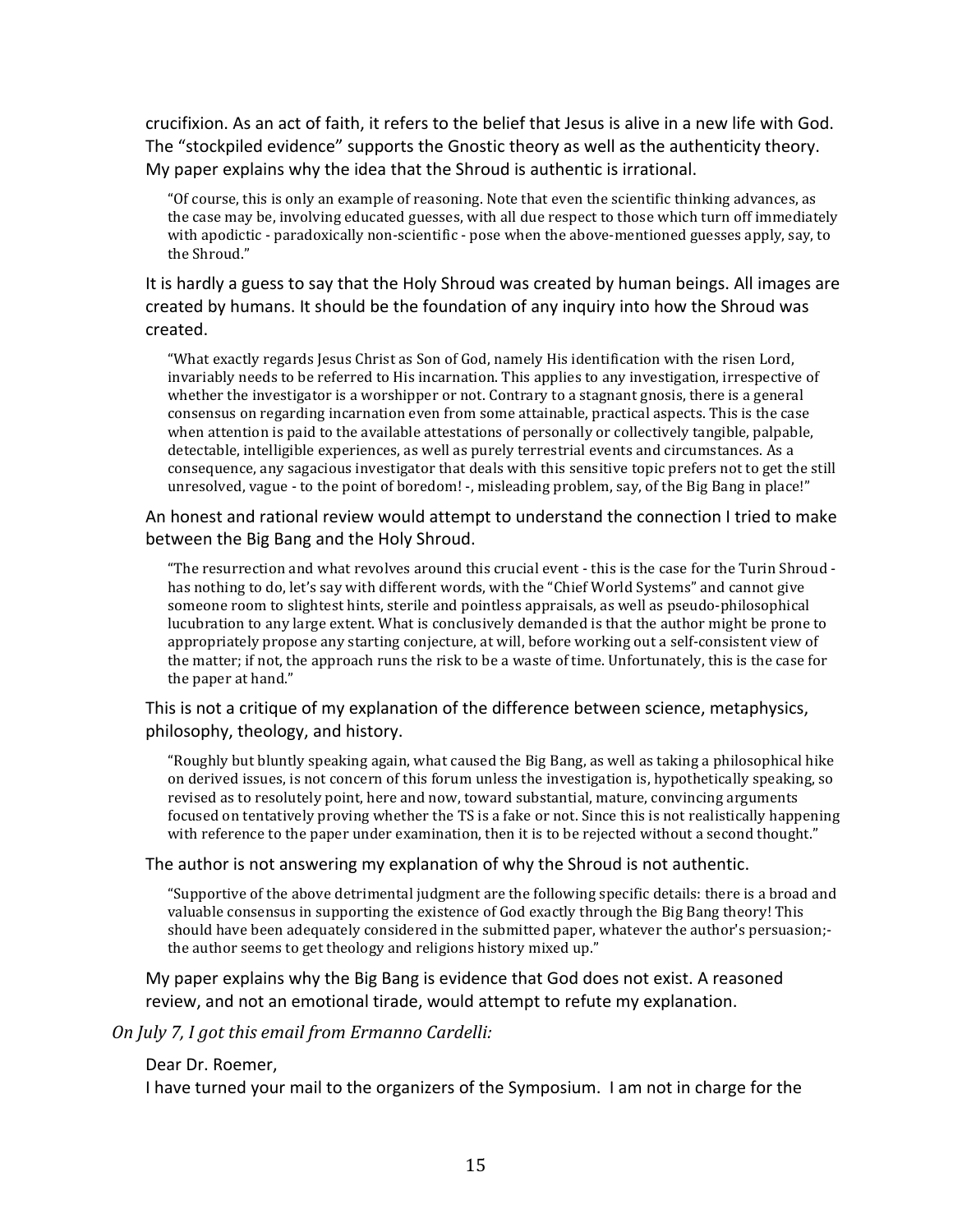paper rejection issue, but I'm certain the Publication committee will properly address your complaints.

#### *On July 9, I got this email from Dr. Barberis and Dr. Lattarulo:*

#### Dear Dr. Roemer,

Your paper #1569970437 ('Science, Metaphysics, Philosophy, Theology, History, and the Holy Shroud') submitted to the IEEE 2014 Workshop on Advances in the Turin Shroud Investigation has been rejected because of all the Reviewers provided us a negative assessment about the scientific content. Please note that, according to the IEEE rules, we are not able to reconsider your paper for presentation at the Workshop.

#### This was my response:

#### Dear Bruno and Francesco,

What rule is that? It may be inappropriate to overrule a review that is within the bounds of reason. However, in this case, the reviewer is rejecting my paper because it explains why the Holy Shroud is not authentic. If the reviewers for this workshop are emotionally attached to the authenticity of the Holy Shroud, all of the papers accepted are tainted. I consider it my Christian duty to advise the editor of the IEEE Xplore Digital Library of this shortcoming of ATSI 2014.

I explain in my paper that it is the job of scientists to explain the Big Bang and how humans created the image on the Holy Shroud. Your conduct is similar to the unethical behavior of Richard Sternberg, who edited a peer-reviewed article about evolutionary biology that was published in the *Proceedings of the Biological Association of Washington* ("The origin of biological information and the higher taxonomic categories"). It was a review article about the Cambrian explosion, and at the end of the article the author plugged the theory of intelligent design (ID). The peer-reviewers thought this was a harmless philosophical addendum that did not detract from the scientific value of the paper. It became the first peer-reviewed science article arguing in favor of ID. Dr. Sternberg behaved unethically because he should have deleted the reference to ID, or consulted with another editor. He was publicly criticized for his behavior. He could not be fired because his 9 to 5 job was with the Smithsonian Institute.

What happened to him at the Smithsonian Institute shows how much scientists, at least in the United States, hate pro-religion pseudoscience. The title alone of a 26-page congressional report criticizing the Smithsonian Institute tells the whole story: "Demotion and Harassment of Scientist Skeptical of Darwinian Evolution" (December 2006).

*On July 14, 2014, I got this email from Dario Petrie:* 

#### Dear Dr. Roemer,

I am very sorry that your paper couldn't be accepted for presentation at the ATSI 2014 Workshop. This was because all the Reviewers provided a negative assessment about the scientific content of your submission.

However, because of your previous email, I asked a further independent assessment of your paper. This further Reviewer fully agrees with the previous ones.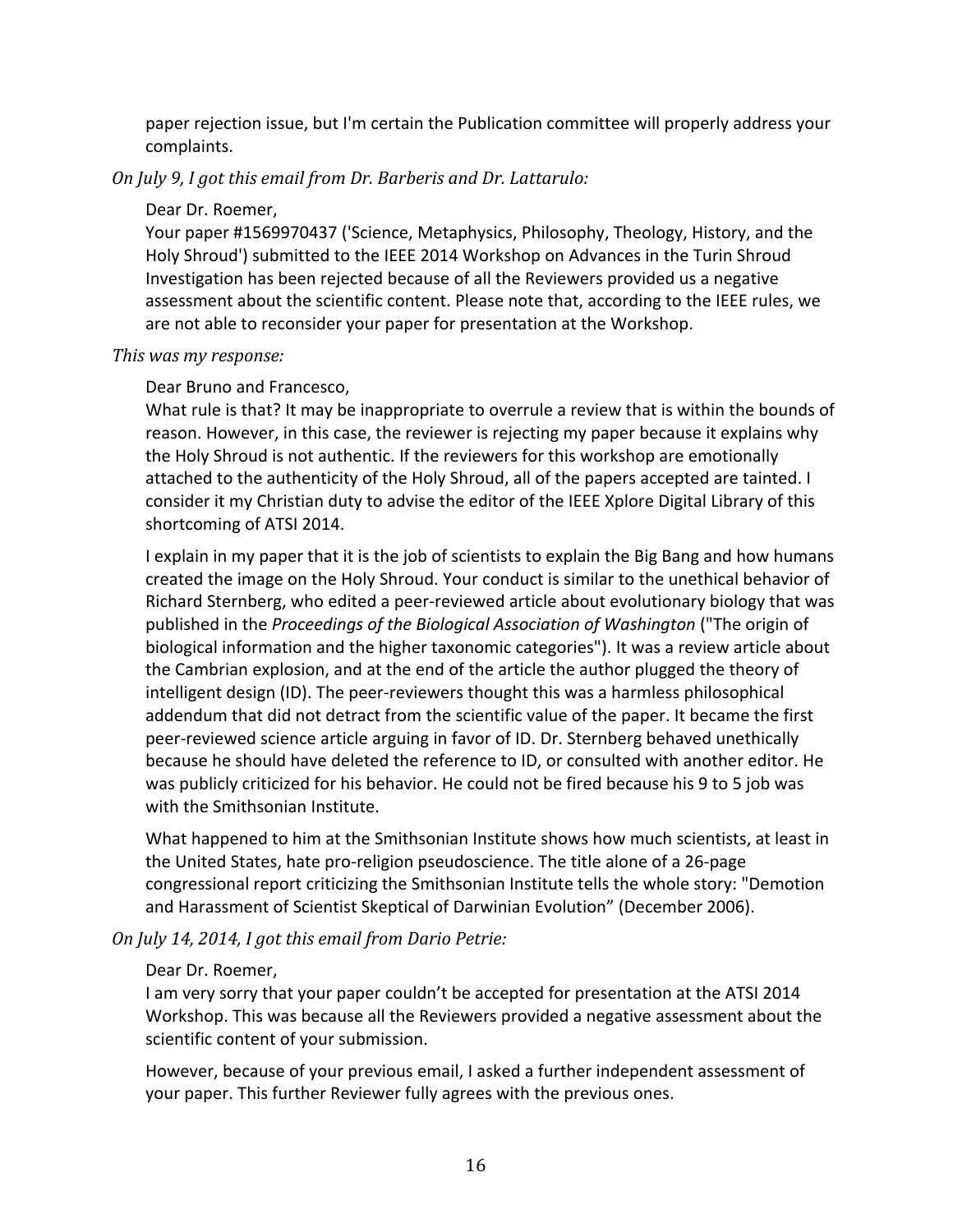As a consequence, according to the rules of peer review conferences, there is no way to reconsider your paper for presentation at the Workshop.

4) On July 21, 2014 I sent this email to Dr. Setti:

*Dear Dr. Setti,*

*I* tried calling you at +39 0532 974997 (Ferrara) +39 051 2095405 (Bologna), but could not get through. There is some additional information I'd like to give you about Bruno Barberis.

*Dr.* Barberis is a science advisor to the Papal Custodian of the Shroud and is scheduled to give a presentation about the Shroud at a conference in St. Louis, Missouri, from October 9 to *October 14, 2014 (http://www.stlouisshroudconference.com/).* 

I submitted an abstract of a presentation, and it was rejected. No written reason was given, but one of the Committee Members of this conference (Mark Antonacci) told me over the phone that my presentation was rejected because I was not advocating the authenticity of the *Shroud.* I complained about this to Dr. Barberis in an email on May 7, 2014, and asked him to withdraw his participation in this conference.

*I* developed a slideshow about the Shroud three years ago (http://www.holyshroud.info). *Timothy Cardinal Dolan of New York and many other Catholics have suppressed my* presentation because I don't promote the authenticity of the Shroud. I filed a complaint against Cardinal Dolan with the Congregation for the Doctrine of Faith in Rome and against Dr. Barberis with the Papal Custodian of the Shroud (Archbishop Cesare Nosiglia). All of this *correspondence is at:* 

*http://newevangelist.me/2012/10/02/the-truth-about-the-shroud-of-turin/*

*I* consider the following quotation from an article Dr. Barberis wrote proof that he is not *qualified to evaluate scientific papers about the Shroud of Turin:* 

"It appears to me that until now all the proposed theories, interesting ones in themselves, have always come up lacking either because they were not correlated by serious experimental verification or because such verifications have demonstrated the physical and chemical features on the obtained images to be very different from those present on the Shroud's image."

(http://www.sindone.org/the\_holy\_shroud\_\_english\_/news\_and\_info/00024401\_The\_Shr oud Make over science or marketing.html.)

*What Dr. Barberis is saying is that any theory about the origin of the Shroud must be* supported by "experimental evidence." This means is that he is excluding non-experimental evidence. Non-experimental evidence that the Shroud is the work of artists or craftsmen is that blood marks on the Shroud are not smeared. The blood coming from the thorns in Jesus' *head flows in narrow streams as blood tends to flow out of small wounds. The other bit of* non-experimental evidence is the detailed nature of the image. It is a true image with shading, *not an outline.* 

*Saying the Shroud is authentic is like saying the sculptures on Mount Rushmore were created by wind erosion.*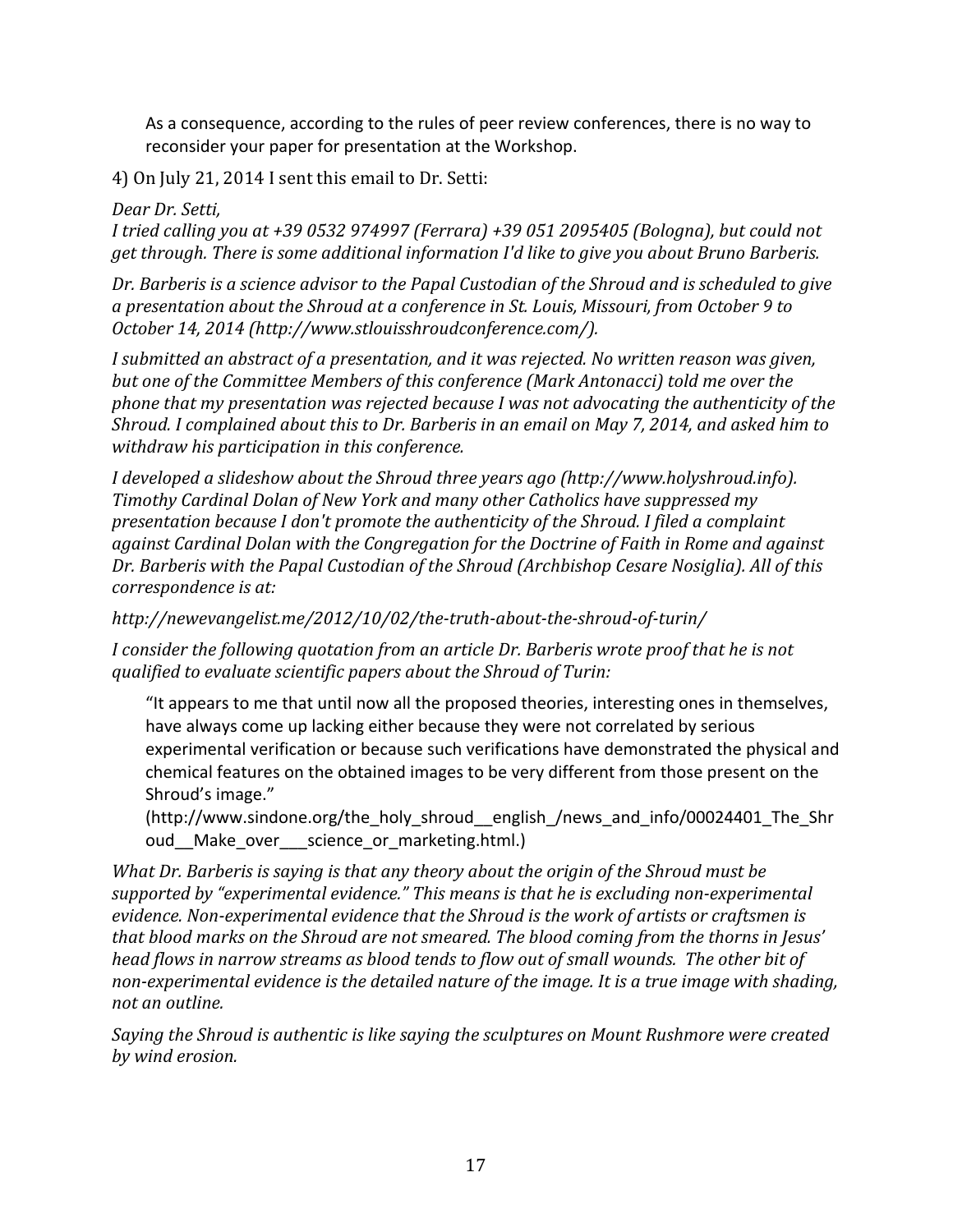5) My accusation against the Italy Section and the conference leaders is that the conference was organized to generate peer-reviewed science articles supporting the authenticity of the Shroud. The motive behind this is to provide evidence supporting the New Testament stories that a prominent Jewish citizen provided a tomb for the crucified Jesus, a burial cloth covered the corpse of Jesus in the tomb, and the tomb was found empty on Easter morning. My paper argues that it is very unlikely that the Shroud touched Jesus, and this is why the conference rejected it. This implies that all the papers submitted have been judged on how much the paper supports the New Testament stories. In my opinion this makes the entire conference an exercise in pseudoscience. This conference undermines the integrity of science, and diminishes the value of conference papers published by the IEEE.

6) I am willing and able to attend any meeting where my allegations against the Italy Section are investigated

I hereby state that the information above is true, to the best of my knowledge. I also confirm that the information here is both accurate and complete, and relevant information has not been omitted.

Signature of the Individual Notary Public Date: 7/22/14 Mahmood Amer

## **Letters to Joseph Kalasky from David Roemer**

## **July 29, 2014**

My allegation against Gianluca Setti, Bruno Barberis, Francesco Lattarulo, Amir Sandler, Ermanno Cardelli, and Dario Petrie is that they are using the IEEE conference in Bari to promote the absurd idea that the Shroud of Turin is authentic. The enclosed article (Tristan Casabianca, "The Shroud of Turin: A Historiographical Approach," The Heythrop Journal, 2013) is in favor of this pseudoscience and reveals the motives and reasoning behind it.

The article is based on a book titled, "The Resurrection of Jesus: A New Historiographical Approach," and I have enclosed a copy of my review of this poor exercise in Christian apologetics (http://www.newevangelization.info/licona.html).

I have also enclosed an article I wrote that was published in Spero News on January 18, 2008. This article explains why the Shroud is not authentic. I wrote it before I found out about the book I referred to in my IEEE submission which argues that Gnostics made the unusually shaped piece of linen to tell the story of the crucifixion of Jesus (http://www.newevangelization.info/shroud.html ). 

## **August 1, 2014**

I read Bylaw I-110 and Policy 7.10 and understand it to mean that the preliminary investigation should only involve determining whether there is a cause of action and whether the complaint can be proven.

The cause of action is that Bruno Barberis and Francesco Lattarulo are selecting papers submitted to an IEEE conference, not on their scientific merit, but on whether the paper supports the Biblical stories saying Jesus was buried in a separate tomb (not in a common grave for criminals) on Friday, his body was covered with a linen cloth, and the body was not in the tomb on Sunday morning.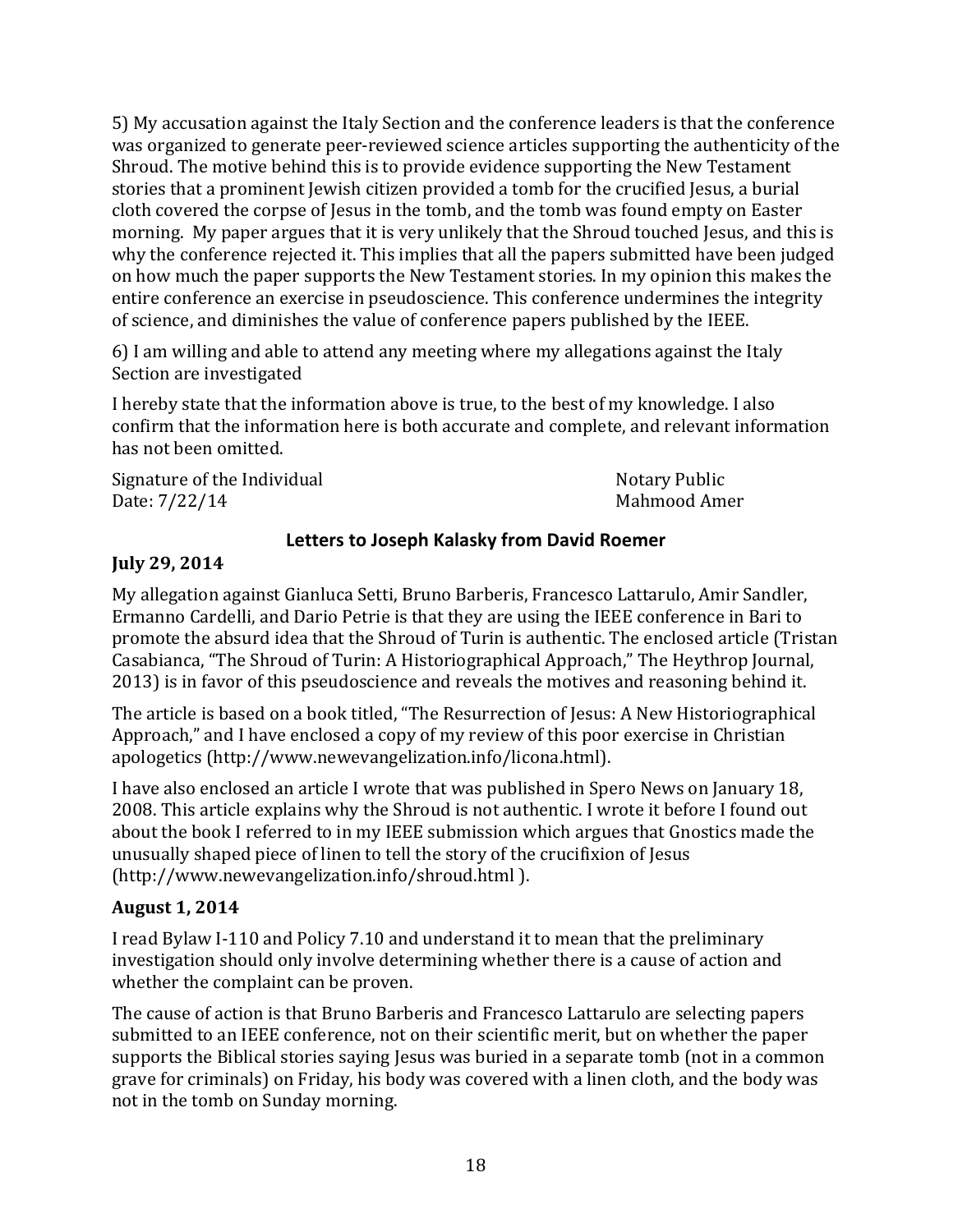I feel my affidavit and the documents I mailed on July 29, 2014, proves that this allegation can be proven and in fact proves it. I think your report of the preliminary investigation should be given to the president of the IEEE before the conference is over and the damage to the IEEE is done.

## **August 4, 2014**

I think it might help to if I spelled out the relevance of "The Shroud of Turin: A Historiographical Approach" by Tristan Casabianca (Heythrop Journal LIV (2013), pp. 414– 423) which follows the reasoning in the book, "The Resurrection of Jesus: A New Historiographical Approach," by Michael Licona.

The Resurrection of Jesus is both an historical event and an object of faith. As an object of faith, it means believing Jesus is alive in a new life with God and if you follow Jesus the same good thing can happen to you. As an historical event, it refers to the renewed fellowship of the disciples of Jesus after the crucifixion. This historical event is sometimes referred to as the Easter experience. These two works spell out the way many Christians relate to the Resurrection of Jesus.

Licona and Casabianca both understand that all historians agree that the Easter experience occurred within a few years of the crucifixion. Their response to this event is to ask what caused the Easter experience and to offer hypotheses. The explanation these apologists think is supported by the most evidence is what they call the "bodily resurrection of Jesus." By this they mean that a video camera could have recorded the corpse of Jesus disappearing without humans relocating the body. They assign a high probability to this explanation and call the total certitude that Jesus is alive a "leap of faith." Similar reasoning leads people to believe it is highly probable that the Shroud is authentic, and those who think it is a work of craftsmen or artists are being unscientific. This is why the reviewer of my submission was driven to refer to the Resurrection of Jesus and the doctrine called the Incarnation. 

## **August 6, 2014**

What follows is a link to an article written in Italy about the upcoming IEEE conference in Bari, Italy:

http://shroudstory.com/2014/08/06/scientific-conference-on-the-shroud-of-turin/

I think the article proves that the conference organizers are tricking the IEEE into publishing peer-reviewed articles that proselytize in favor of Christianity and against other religions.

## **August 11, 2014**

I'v enclosed a printouts of the three emails I sent to Gordon MacPherson. "Springer.pdf" is an example of the kind of garbage the IEEE will be publishing if the IEEE does not withdraw its sponsorship of conference #32930.

## **August 18, 2014**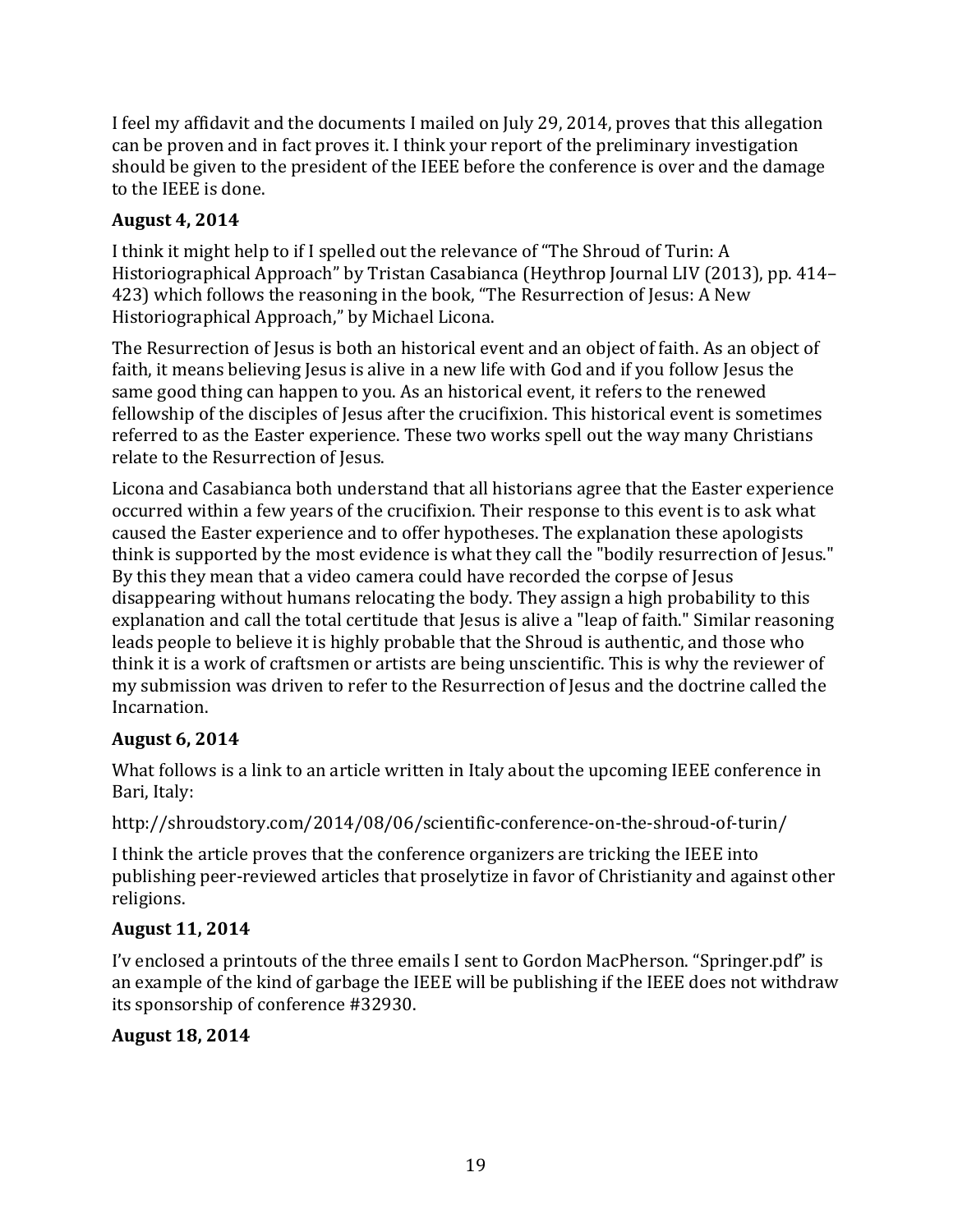I have asked Howard Michel and Dom DeMarco for an appointment so I can explain why I think the IEEE should withdraw its endorsement of the ATSI conference (Advances in Turin Shroud Investigations). I'v enclosed the email I sent Dr. Michel.

I'v also enclosed the screenshot of my LinkedIn message from Jose Roberto de Marca asking for information. According to Dom DeMarco, it would be "inappropriate for the President to comment or intervene in an on-going process."

I'v enclosed screenshots of my correspondence with Chris Brantley on LinkedIn. There is a perfect analogy between the theory that the Shroud of Turin is authentic and the theory of intelligent design. They are both examples of pro-religion pseudoscience. The ATSI conference organizers and participants are trying to prove the Shroud is authentic and are using the IEEE's reputation to bolster their religious enthusiasms.

### **August 18, 2014**

On May 8, 2014, I filed a complaint (see enclosure) against Bruno Barberis, a general chair of the IEEE-ATSI-2014 and a science advisor to the Papal Custodian of the Shroud of Turin (Cesare Nosiglia), for participating in the St. Louis Shroud Conference to be held on October 9, 2014. Like the ASTI conference, the St. Louis conference rejected my submission because I argued that the Shroud was not authentic.

The abstracts of the papers presented in St. Louis have been posted and this will give you some idea about the papers that will be presented at ATSI-2014. I recommend that you read the following abstracts at

http://www.stlouisshroudconference.com/program/title-of-abstract. My comments are beneath the titles:

### **dating-the-shroud-of-turin-weighing-all-the-evidence**

In 1988, a carbon dating procedure authorized by the Catholic Church indicated that the Shroud was created in the middle ages. This dating has been thoroughly discredited because of the choice of the sample tested and the historical evidence that the Shroud predates the middle ages. This paper will only remind people who think the Shroud is authentic of their great victory over the 1988 setback. What this paper does is create a straw man. People are being led to believe that the choice is between the authenticity of the Shroud or its middle age date. The papers of this conference completely ignore the theory of Robert Drews that Gnostics created the Shroud of Turin in the 1st or 2nd century using a crucified victim or volunteer and methods that have been lost to history. There are a number of other papers in this conference that have no purpose other than to refute the 1988 fiasco. They are:

spectroscopic-analyses-of-fibers-from-the-shroud-of-turin-what-do-they-mean

the-halo-around-the-head-in-the-image-of-the-man-on-the-shroud

study-of-shroud-feature-evidence-using-video-and-photogrammetric-analysis-methods

the-future-of-research-on-the-shroud

the-hypotheses-about-the-roman-flagrum-some-clarifications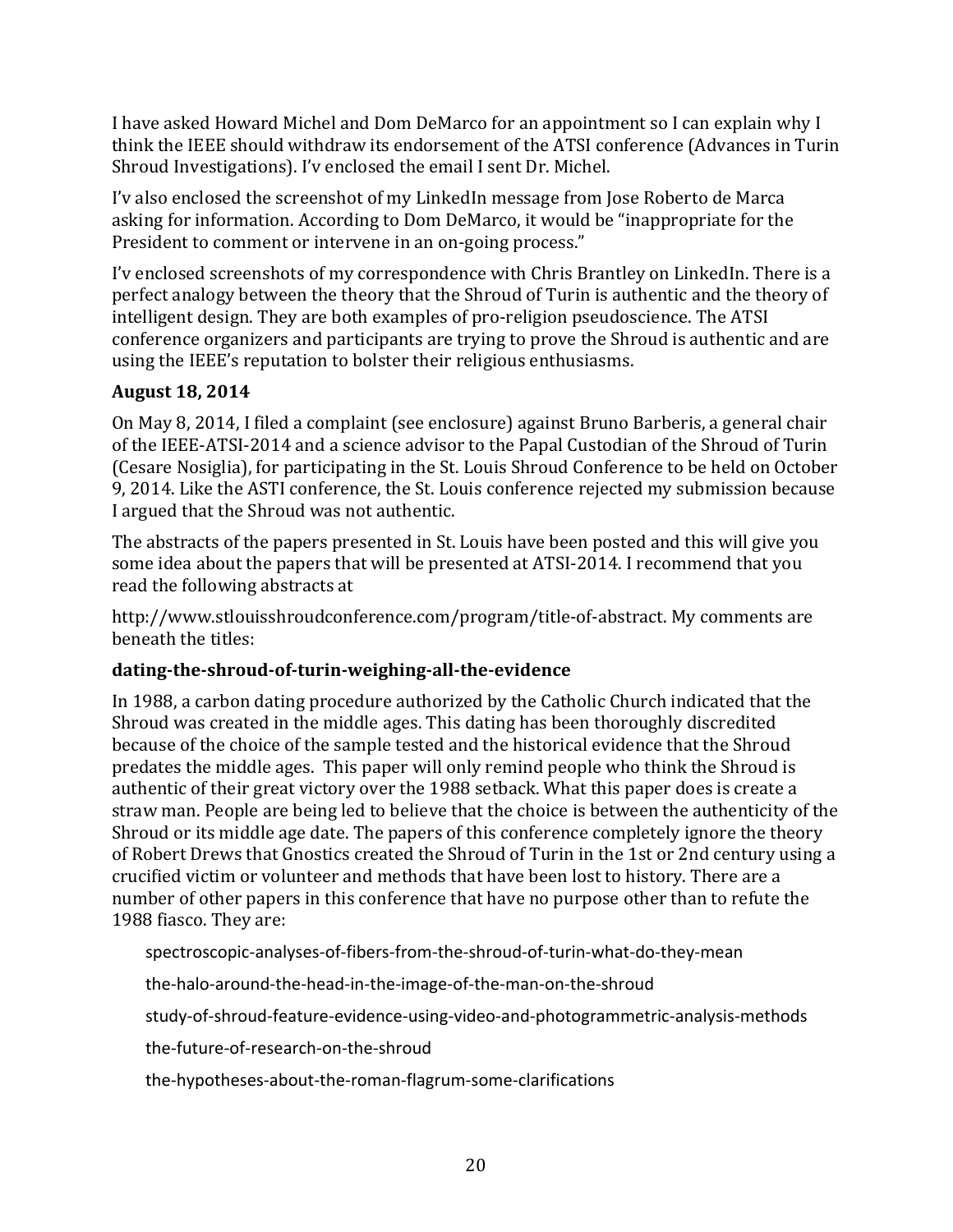the-shroud-and-the-iconography-of-christ

modern-scholarship-and-the-history-of-the-turin-shroud

the-full-length-history-of-the-turin-shroud

constantinople-documents-as-proof-of-the-shroud-in-edessa

### **the-enigma-of-the-apparent-age-of-the-shroud-of-turin-given-the-1988 radiocarbon-dating**

This article reports evidence of spontaneous human combustion.

### **the-origin-of-rogers-raes-and-c14-samples**

This article argues that there should be a new radiocarbon dating of the Shroud.

### **natural-manufactured-or-miracle**

This paper give evidence for "Near Death Experiences."

### **speculations-on-the-14th-century-origins-of-the-turin-shroud**

I can't comment because I found the abstract unintelligible.

#### **earthquake-induced-piezonuclear-reactions-and-the-image-on-the-shroud-of-turincritical-remarks**

This abstract is based on the paper published by Springer (DOI  $10.1007/s11012-013-$ 9865-x) titled "Is the Shroud of Turin in relation to the Old Jerusalem historical earthquake." 

My opinion is that the editor of this article had a responsibility to make changes that the peer-reviewers and authors may have overlooked. This is the same mistake Richard Sternberg made, as I mentioned in the affidavit I sent to the IEEE (see "Sternberg peerreview controversy" in Wikipedia).

These are excerpts from the first and third paragraphs:

After the first photographs of the Shroud, taken by Mr. Secondo Pia during the Exposition of 1898 in Turin [1], a widespread interest has been generated among scientists and curious to explain the image formation and to evaluate its dating.

Starting from the first photographs of the Shroud, which highlighted a figure of a human body undraped with hands crossed (Fig. 1), a large debate on the mechanism that may have produced such an image has been conducted in the scientific community.

The paper does not address the question of how the image was formed. The paper only states that neutron radiation may have caused the discoloration of the shroud fibrils. This quote is from the second paragraph:

In this work, the authors consider that neutron emissions by earthquake—as for the conventional gadolinium-like neutron imaging technique— could have induced the image formation on Shroud linen fibres through thermal neutron capture on nitrogen nuclei...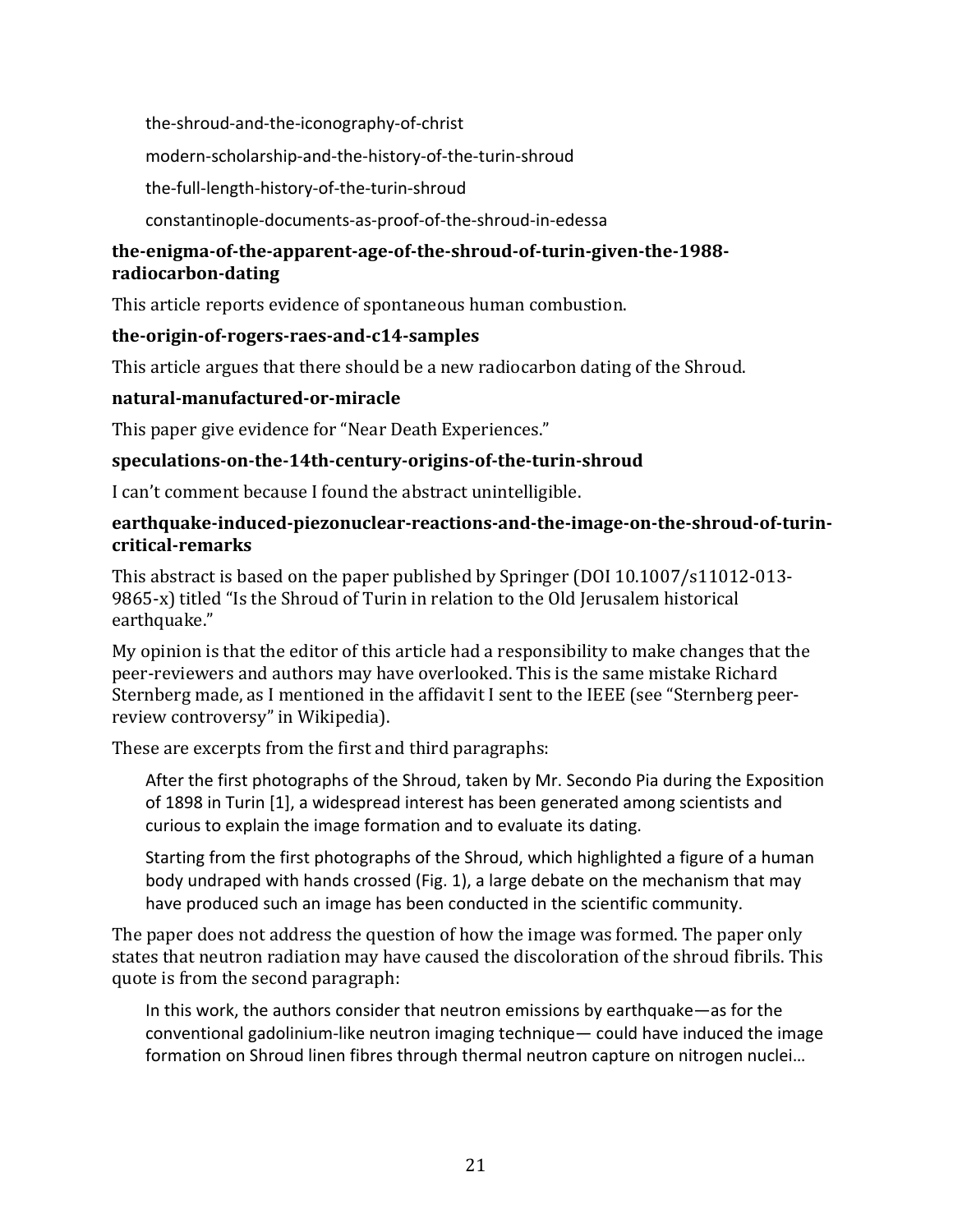The editor should have replaced the phrase "image formation" with the phrase "changing" the color of the fibril from white to yellow at those points on the fibril where the image exists."

The article says the source of the neutrons in an earthquake is the crushing of stones. The authors call the process "piezonuclear fission," and there is a lot of controversy about it. See:

http://www.scienceonthenet.eu/content/article/embarrassing-piezonuclear-affair

# **biophotonic-hypothesis-of-the-turin-shroud**

As with the article about earthquakes discussed above, this abstract refers to "image formation," but in fact only discusses the discoloration of the linen fibrils. This means there are five the kinds of radiation that are used to explain the discoloration: photons from the transformation of the corpse of Jesus into a spiritual body, neutrons from an earthquake, corona discharge, alpha particles, and biophotons.

# **about-the-second-image-of-face-detected-on-the-turin-shroud**

The "second-image-of-the-face" is really, I think, the third image. The first image is only on one side of the linen. The second image is on the other side, and is not visible to the naked eye. However, this faint image can be detected with computerized image enhancement. I personally could not see even this enhanced image, which is why I did not include it in my slideshow. Apparently a third image was detected in this way. The author of the article is skeptical about this third image, but not the second.

## **charge-separation-as-the-mechanism-for-image-formation-on-the-shroud-of-turin**

This paper advances the theory that the discoloration of the fibrils, misleadingly referred to as the image, was caused by an electric field.

## **the-alpha-particle-irradiation-hypothesis-part-i-entering-johns-gospel**

John's gospel is the most Christian and least Jewish of the four gospels. It supports the doctrine of the Incarnation. The author is saying we can understand the image by reading John's gospel, not the Jewish gospels.

## **the-alpha-particle-irradiation-hypothesis-solving-the-mystery-of-the-shroud**

This is part ii of the above paper. I can't tell if the author is seriously supporting the theory that the discoloration was caused by alpha particles or making fun of this theory.

## **new-discoveries-on-the-sudarium-of-oviedo**

The Sudarium of Oviedo supposedly covered the face of Jesus when he was being transferred from the cross to the tomb. The author considers the connection between the two to be evidence of the Shroud's authenticity.

## **the-mandylion-or-the-story-of-a-man-made-relic**

The author disputes the theory that the Shroud of Turin is the Image of Edessa, called also the Mandylion.

## **theology-of-the-shroud**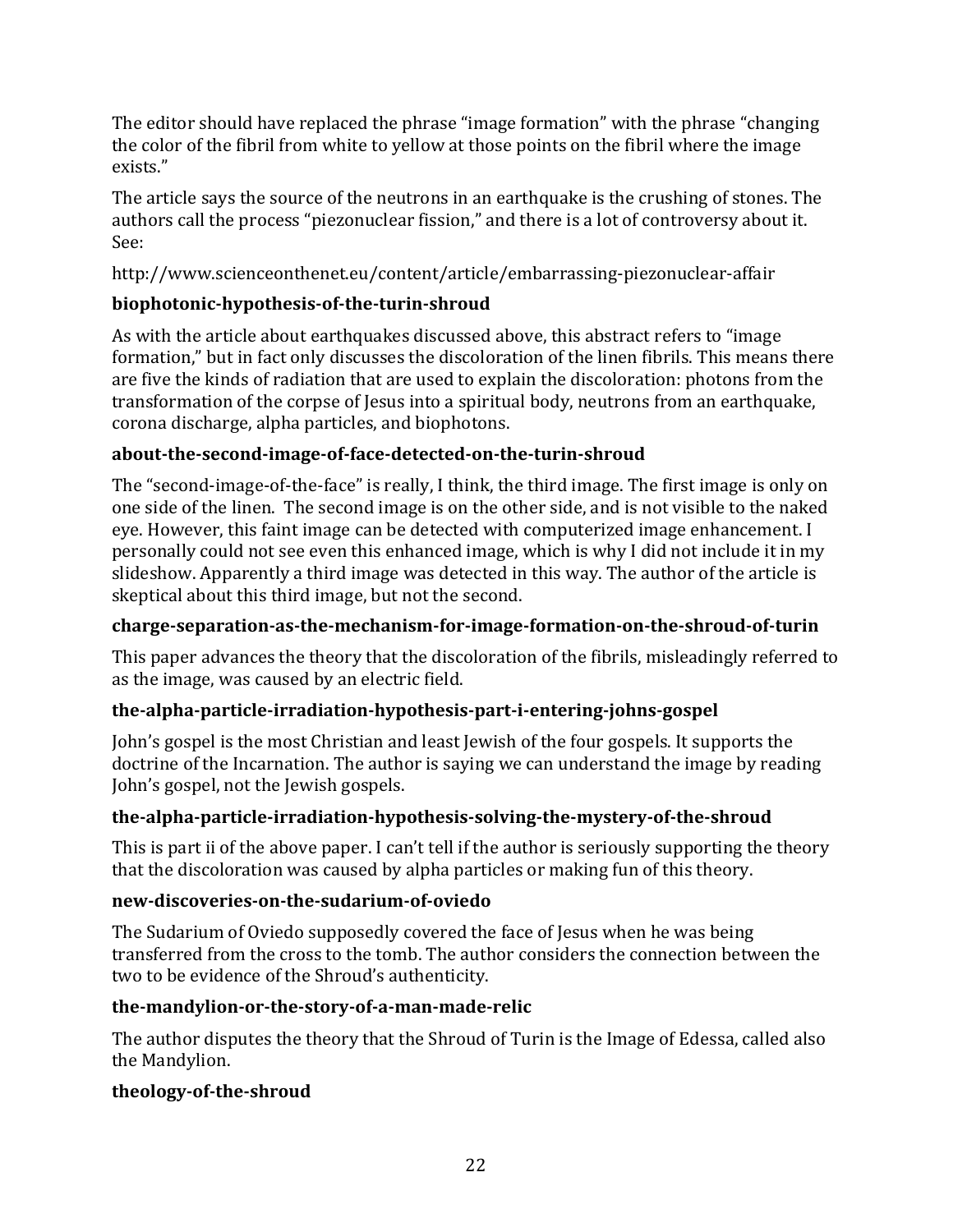The author states that the Shroud is almost certainly authentic. I am sure the author thinks it is almost certainly true that Jesus' corpse transformed into a "spiritual body" on Sunday morning. In other words, he thinks it is highly probable that a video camera could have recorded Jesus' appearances and the disappearance of the corpse. This means he is criticizing the historical judgment of people who do not agree the bodily resurrection of Jesus, which is how they think of the Resurrection, is highly probable. This is why he feels justified in criticizing the scientific judgment of people who think the Shroud is a work of human ingenuity.

It is not clear that Jesus was buried in a separate tomb. According to John Dominic Crossan of the Jesus Seminar, Jesus' body was put in a mass grave for criminals and devoured by dogs. This means there was no empty tomb on Sunday morning. A Catholic biblical scholar, Raymond Brown, argues that it is historically certain that Jesus had a separate tomb. However, Brown does not think it is an historical fact that the tomb was empty. But there is no disagreement between Brown and Crossan about the Resurrection of Jesus. They both agree that within a few years of the crucifixion, the disciples of Jesus renewed their fellowship and started Christianity. There is, however, a conflict between Crossan and Brown because Brown has the gift of faith and Crossan thinks Brown is irrational. I mention this because conflict produces anxiety and inhibition is a defense mechanism against anxiety. Religion inhibits people from thinking rationally and intelligently.

### **nazah-the-unveiling-of-a-hidden-purpose-for-the-shroud**

The author says that the pollen on the Shroud proves it is authentic. It only proves the Shroud was made near Jerusalem in the 1st or 2nd century.

### **the-shekinah-glory-of-the-lord-and-the-shroud-of-turin**

This paper implies that the image on the Shroud is miraculous.

### **a-galatian-sojourn-of-the-shroud-of-turin-pollen-paul-and-a-public-portrayal-ofchrist**

This paper will argue that early missionaries used the Shroud to prove Jesus rose from the dead. Atheists use this scenario to explain how the myth of the Resurrection got started.

#### **science-and-semantics**

This abstract states that there is evidence the Shroud image was created by "UV or particle" radiation emanating from a stationary or disappearing human body."

#### **shroud-science-and-faith-dialogue-or-conflict-quot**

The author of this is Bruno Barberis. He repeats the same misleading statement that permeates the papers being presented. He says scientists have been studying the image on the Shroud for years. They have not because every rational person knows craftsmen or artists create images. There is one exception. On April 21, 1902, Yves Delage, an internationally acclaimed zoologist, told the French Academy of Science in a lecture that ammonia vapors from the decaying body of Jesus created the image. Members of the audience shouted out "traitor" and shook their fists. For his safety, Delage had to make a quick exit from the auditorium. The scientific work Baberis is referring to is just about what caused the discoloration of the linen fibrils.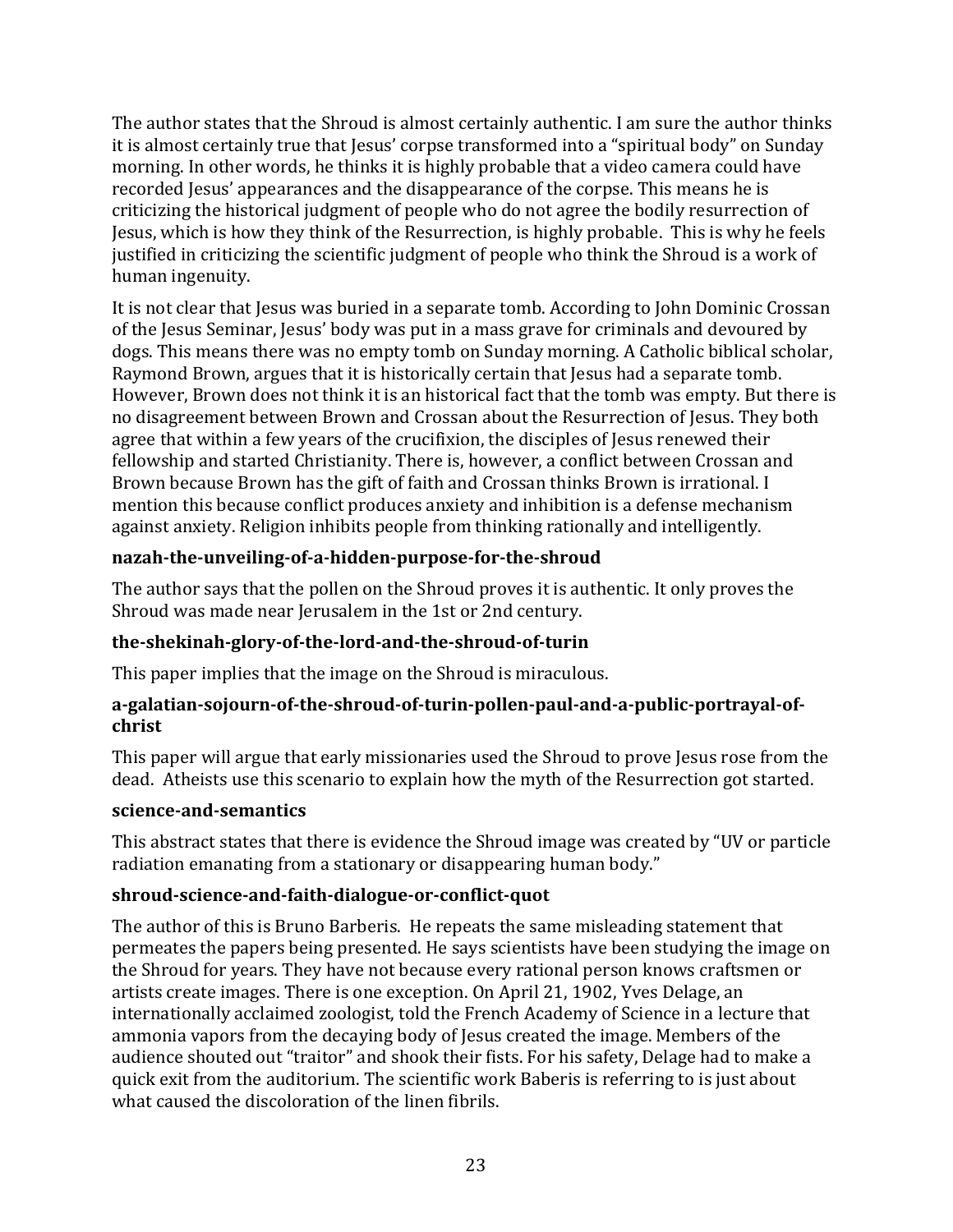#### **mcnp-analysis-of-neutrons-released-from-jesus-body-in-the-resurrection**

This abstract says "that a very small fraction of neutrons in the body of Jesus were emitted from the body as it disappeared in the resurrection."

### **hypothesis-that-explains-the-shroud-s-unique-blood-marks-and-several-criticalevents-in-the-gospels**

One of the reasons rational people think the Shroud is a work of craftsmen is that the blood marks are not smeared. The abstract said the blood marks were formed because the body appeared outside the cloth, but the blood remained in the cloth. I consider this disingenuous because no mention is made of the fact that the blood marks are not smeared. There are two other abstracts that repeat this misinformation:

a-critical-re-evaluation-of-the-shroud-of-turin-blood-data-strength-of-evidence-in-thecharacterizat

joseph-m-gambescia-m-d-and-the-position-of-the-feet-on-the-shroud-of-turin-the-historyof-an-investi

### **an-artist-explores-the-facial-image-of-the-shroud-of-turin**

I did not understand this abstract.

# **Appendix IV: Cognitive Dissonance and the Shroud of Turin**

What follows is a review of a book titled, Mistakes Were Made (but not by me): Why We Justify Foolish Beliefs, Bad Decisions, and Hurtful Acts, by Caroll Tavris and Elliot Aronson:

One of the book's many examples of bad behavior is Oprah Winfrey's public support of A *Million Little Pieces* by James Frey, which was a literary fraud. It was a mistake any talk show host could make, but Oprah tried to justify her mistake on the Larry King show and made a number of irrational statements, such as "truth isn't important." Tavris and Aronson say there is a "pyramid of choice" that King and Winfrey were on top of because they had similar moral values. After Winfrey made her mistake, however, she descended into a position of moral inferiority. Her subsequent public apology drew much praise because it is so unusual for people to admit they made a mistake.

The authors analyze this kind of behavior with the theory of cognitive dissonance, which has "inspired more than 3,000 experiments that, taken together, have transformed psychologists' understanding of how the human mind works"(location 226). The theory is that Oprah suffered mentally and emotionally because her idea that the book was good was inconsistent with reality, and she diminished her suffering (at first) by making selfjustifying statements. The following quote from a famous psychoanalyst shows that anxiety or stress can inhibit a person from thinking intelligently and rationally:

Let us consider for example, a person listening to a paper and having critical thoughts about it. A minor inhibition would consist in a timidity about expressing the criticism; a strong inhibition would prevent him from organizing his thoughts, with the result that they would occur to him only after the discussion was over, or the next morning. But the inhibition may go so far as not to permit the critical thoughts to come up at all, and in this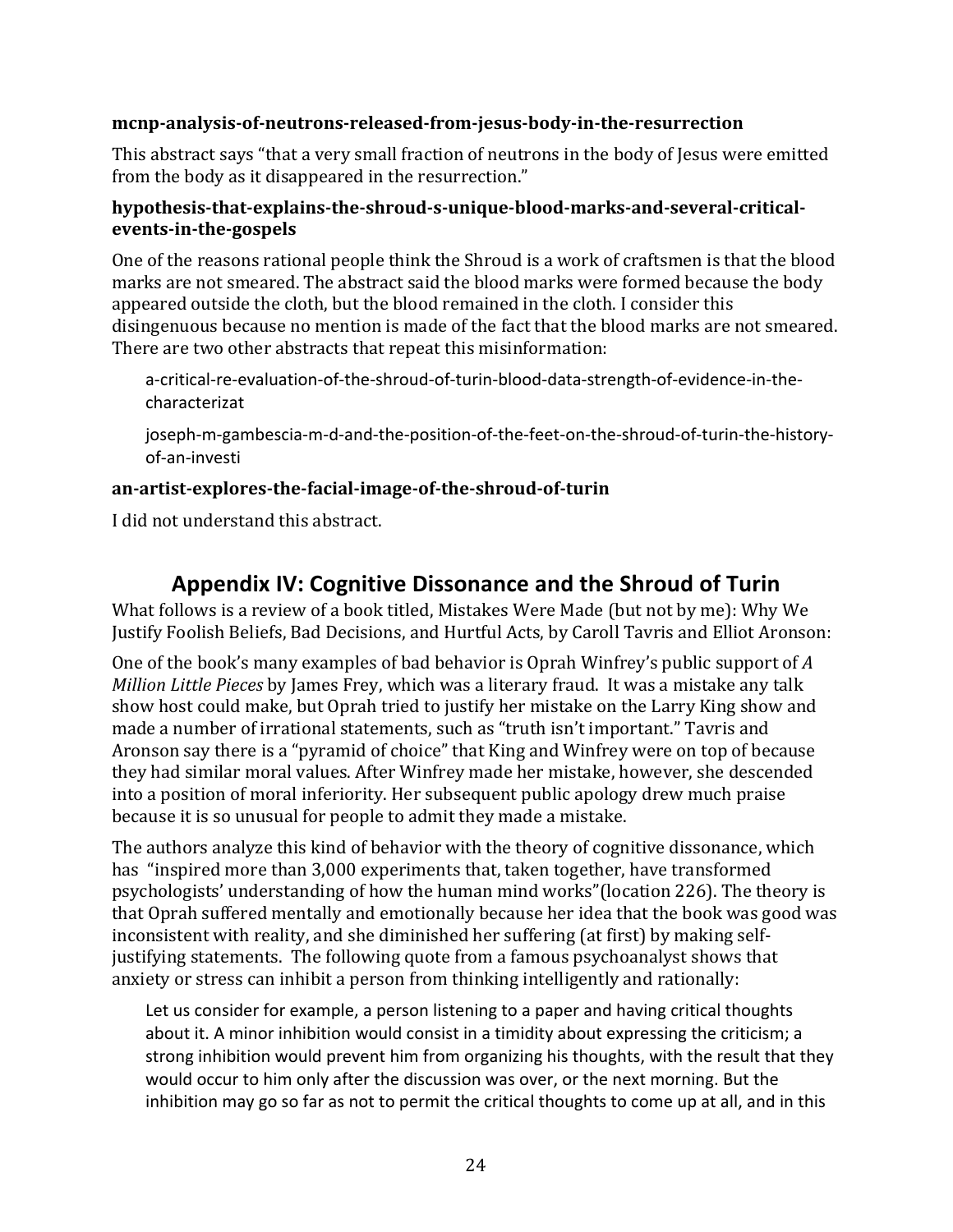case, assuming that he really feels critical, he will be inclined to accept blindly what has been said or even to admire it; and he will be quite unaware of having any inhibitions. In other words, if an inhibition goes so far as to check wished or impulses there can be no awareness of its existence."(*The Neurotic Personality of Our Time*, Karen Horney, M.D., New York: Norton, 1937, p. 55)

In religion, there are three fundamental truths that cause anxiety or cognitive dissonance: 1) The existence of God. 2) The Resurrection of Jesus. 3) The non-authenticity of the Shroud of Turin.

# **Existence of God**

We know that God exists because of the arguments of Thomas Aquinas and Ètienne Gilson: Finite beings (humans) exist. Finite beings need a cause. Ergo, an infinite being (God) exists. You can see that this argument is actually a proof by considering the question of whether or not humans have free will.

Evidence for free will is that slavery is illegal, but it is not illegal to own animals and breed them for food. This might suggest that people who think humans do not have free will have bad judgment. However, there is no need to make a decision about this question. No one is arguing that slavery should be legalized because humans are no better than animals. It does not show poor judgment to speculate about whether or not humans have free will and to play the devil's advocate by promoting the philosophy called *positivism*. However, concerning the question of God's existence, there is a decision that has to be made: Is there life after death? Will we pay for our sins after we die? It is because of the need to make this decision that one's statements and thoughts about God's existence can reflect poorly on one's character.

The following four statements are knowledgeable, intelligent, rational, and honest ways to justify deciding that life ends in the grave:

1) God has not given me the gift of faith.

2) The concept of God is contradictory.

3) If God cared about our welfare, He would not cause so much suffering.

4) The argument for God's existence is not persuasive.

It is irrational to say, "I don't believe in life after death, because God does not exist." When a person says this they are going down the "pyramid of choice" for the sake of selfjustification. The statement is absurd because it makes no sense to consider whether there is life after death if God does not exist and to consider whether or not God exists if you are not trying to decide if there is life after death.

# **Resurrection of Jesus**

The Resurrection of Jesus is an historical event. The followers of Jesus dispersed in fear and disappointment after the crucifixion but renewed their fellowship within a few years and swore up and down that Jesus appeared to them after he died.